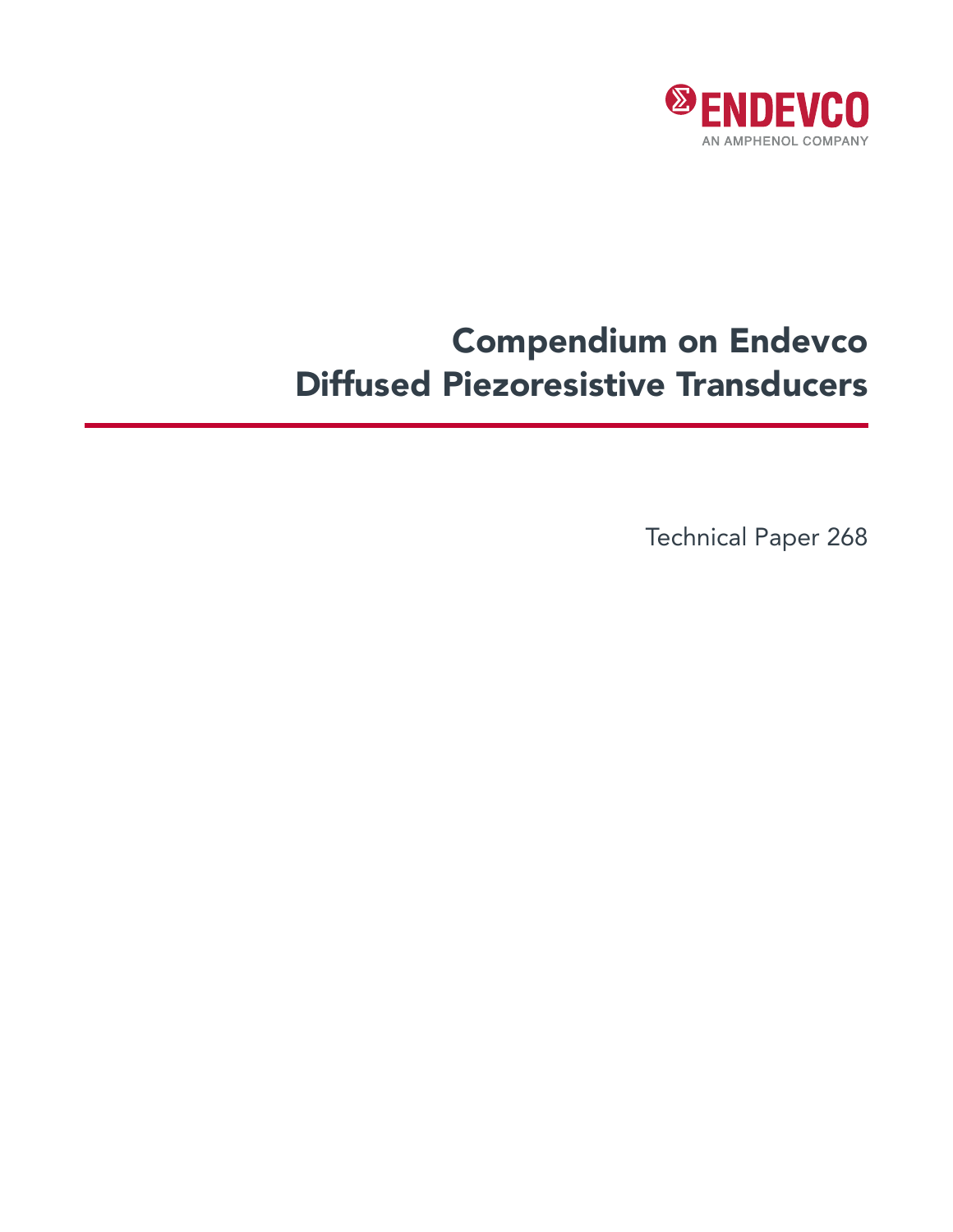

# **COMPENDIUM**

# **ON ENDEVCO**

# **DIFFUSED PIEZORESISTIVE TRANSDUCERS**

TABLE OF CONTENTS

 $\int_{0}^{\infty}$ 

- 「近日定位」「帯を上るるを

三年を出版社の第二十五年の日本

 $\zeta = 1$ 

- 1. Introduction
- 2. Dynamic Range and Linearity
- 3. Frequency Response Characteristics
- 4. Excitation Requirements
- 5. Effects of Ambient Temperature
- 6. Effects of Temperature Transients
- 7. Notes on Electrical Relationships



30700 RANCHO VIEJO ROAD • SAN JUAN CAPISTRANO, CA 82675 TELEPHONE [714] 493 8181 • TWX 910·596-1415 • TELEX 68-5608

ANAHEIM. CA • ATl.ANTA. GA • BALTIMORE. MD • BATON ROUGE, LA • BOSTON 'IAA • CHICAGO. IL • DAYTON, OH • HARTFORO CT • HOUSTON TX • PALO ALTO. CA W MYSTIC, CT • **WISTVILLE** NJ • ARGENTINA • AUST'AALIA • BELGIUM • BRAZIL • CANADA • CHILE • FINLAND • FRANCE • INDIA • ITALY • JAPAN • MALAYSIA MEXICO • NETHEJILANDS • NORWAY • S AFRICA • S KQReA • \$PAIN • SWEOEN • \$WIT4ERLANO • TAIWAN • UNITED t<JNGDOM • VENEZUELA • W GEfU..tANY **PRINTED IN US.-. REV, 2112**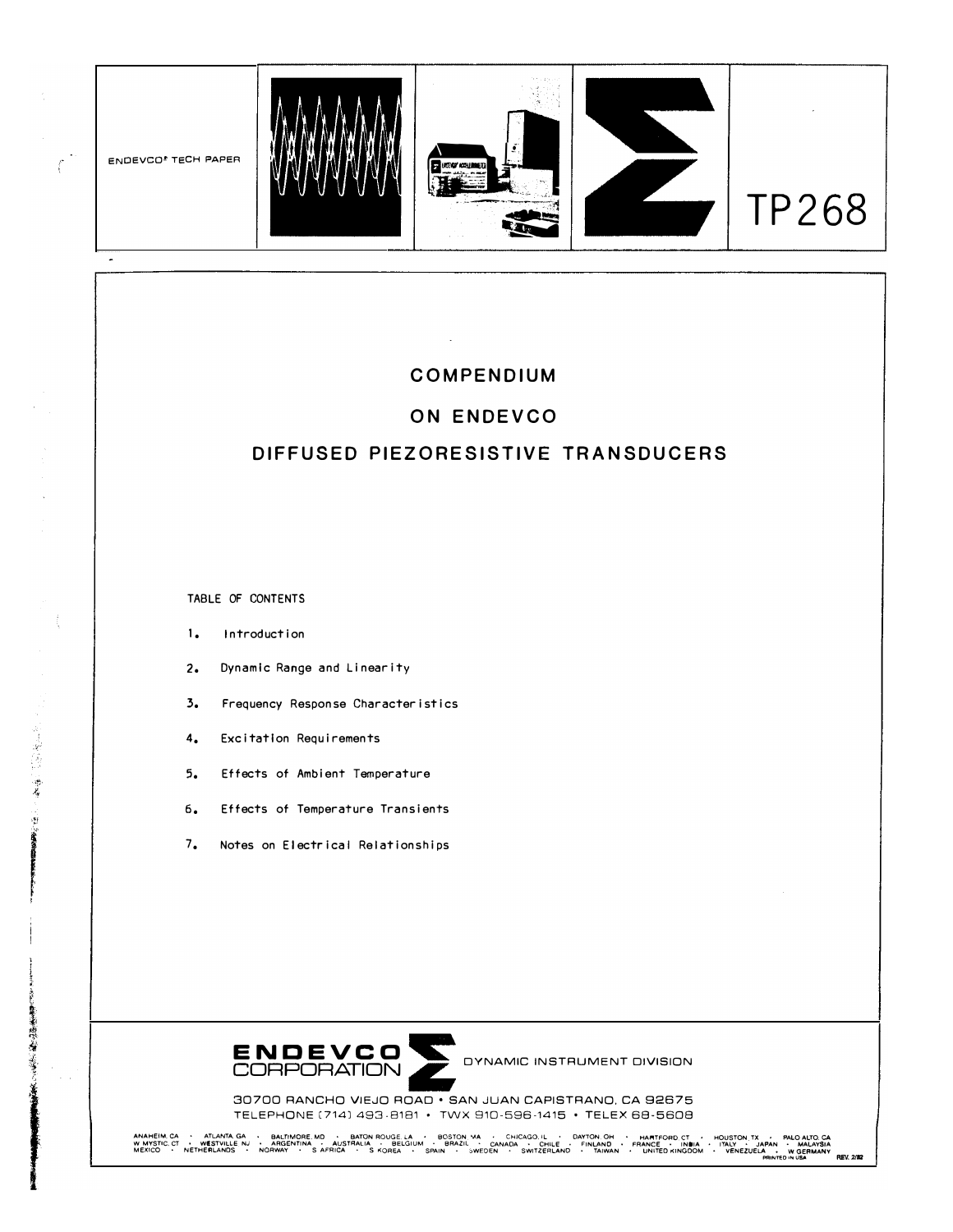

 $\mathcal{L}^{\mathcal{L}}$ 

Four Examples of

Endevco's Miniature Pressure Transducers.



Endevco Model 8511 Miniature

High Pressure Transducer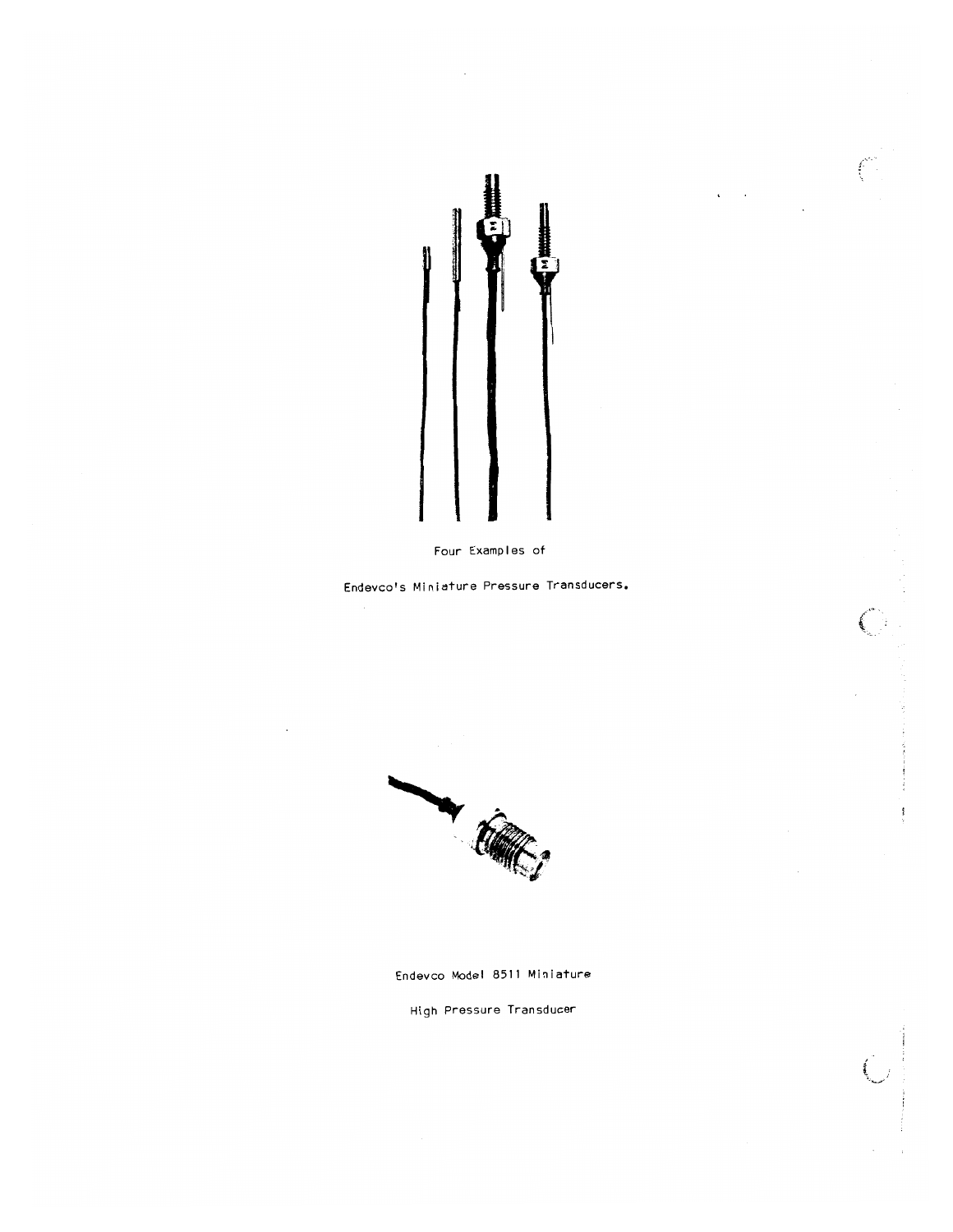### 1.0 INTRODUCTION

فسيمج

 $\left($ 

The ENDEVCO® Model 8500 Diffused Piezoresistive Pressure Transducers are a family of Pressure Transducers consistent with Endevco's tradition of producing high quality instruments. In addition to high quality and high performance, these transducers provide a high degree of miniaturization. One of the larger versions of the product family is cased in a 10-32 UNF threaded housing (5 mm diameter). The active area of the pressure sensing surface, which is made of silicon, is only 2 mm in diameter. Key to the performance and ruggedness is the unique\* sensor design which incorporates a four-arm Wheatstone bridge diffused into the silicon chip. Instead of a simple flat diaphragm Endevco has developed a special shaped silicon chip which concentrates the stress at the location of the resistive elements. This results in a higher sensitivity for a given resonance frequency as well as a substantial increase in ruggedness. Included within the small cases of most models are bridge balancing and temperature compensating elements to optimize performance. This is accomplished through the use of hybrid circuit fabrication techniques.

Transducers with pressure ranges from 2 psi to 20 000 are currently available. Range is identified by a suffix to the model number for each product version. Nominal full scale output is specfied as 300 mV for 10 Vdc excitation. Resonance frequencies vary from 45 000 Hz for the 2 psi full scale to over 1 MHz for the 20 000 psi full scale transducer. Linearity of these transducers is not only very good to its nominal full scale, but well beyond. Burst pressure is specified to be more than 3 to 20 times full scale depending on the range. Complete product descriptions and specifications limits are shown on the Product Data Sheets.

The following sections of this compendium discuss some of the performance characteristics of these transducers. For additional background information on the design, the reader is referred to Endevco Technical Paper TP267.

#### DYNAMIC RANGE AND LINEARITY  $2.0$

The dynamic range of a piezoresistive pressure transducer is specified as the upper and lower limits of pressure over which the transducer is intended to measure. The sensitivity of a transducer should remain almost constant over this range.

\* U.S. Patents 4,065,970 and 4,033,933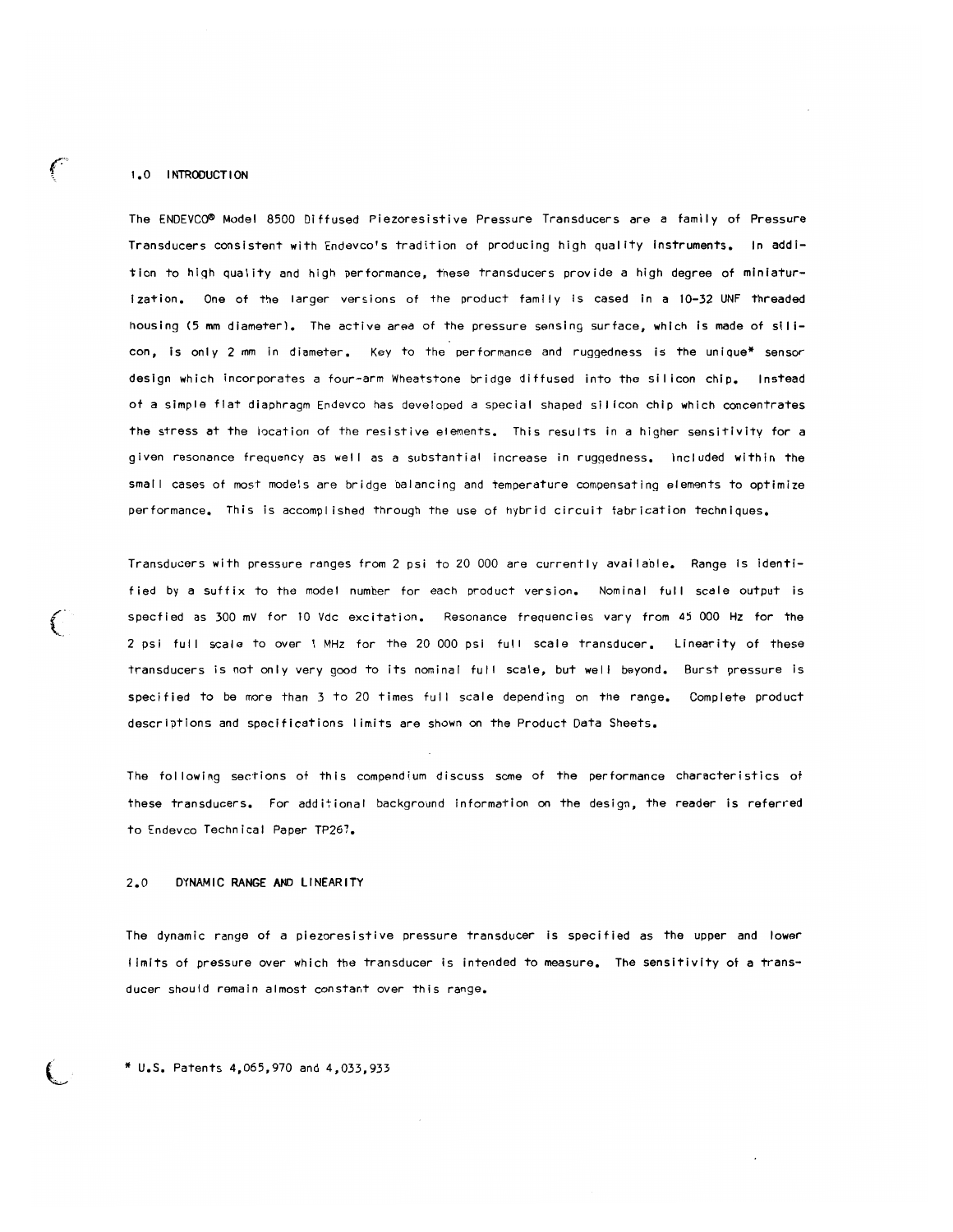Although a piezoresistive transducer is theoretically linear down to zero pressure, a practical lower limit is imposed by its noise level. As for all electrical conductors, the thermal induced random motions of free electrons cause noise; this is usually called Johnson Noise. In addition, the current flow through the diffused gage elements causes some additional noise having the characterisitics of Schottky, or shot, noise. As a result, these diffused gage pressure transducers have a wideband noise characteristic of about 10-15 microvolts p-p, measured at 20° C. This corresponds to about .0001 psi (or 6 microbar) for a 2 psi full scale transducer. Because this noise level is very small, the lower limit of dynamic range is usually a function of the noise characteristics of the signal conditioning and power supply equipment used with the transducer.

The maximum limits of range are established as a fraction of the maximum pressure level that the unit will withstand without damage. In many transducers, as the pressure is increased, and as it approaches the ultimate failure point, or burst pressure, the transducer becomes highly nonlinear. This is due to the nonelastic characteristics of ductile metals and even very good metallic spring materials. Single crystal silicon is a very good spring material, having essentially no plastic zone to its stress-strain curve and very low hysteresis. Because the input pressure to these transducers is supported only by the silicon element, these transducers do not become highly nonlinear before burst is reached. It is usually difficult to measure more than a 5% zero shift level before burst. The task, therefore, becomes one of simply establishing an adequate safety margin below the probable burst level. Although each transducer is identified with a particular full scale range, there is no absolute end to the scale (with the exception of burst). One may elect to use a transducer at some pressure above full scale, or well below full scale, depending on the requirements of the application. Each transducer is tested prior to shipment to a maximum limit for combined linearity and hysteresis to the "defined" full scale level, and for stability to a specified overrange level, typically 3 times full scale. Based on design and sample testing, the linearity characteristics at pressures other than full scale are understood. A complete discussion of the theoretical considerations and nominal characteristics for linearity are included in TP267.

The general linearity characteristics of these diffused transducers might best be explained by referring to Figures 1-a and 1-b which show the general shape of the input to output curve and the degree of nonlinearity for increasing input for up to three times full scale. In addition, for applications requiring better linearity one can use a transducer to some value below the

્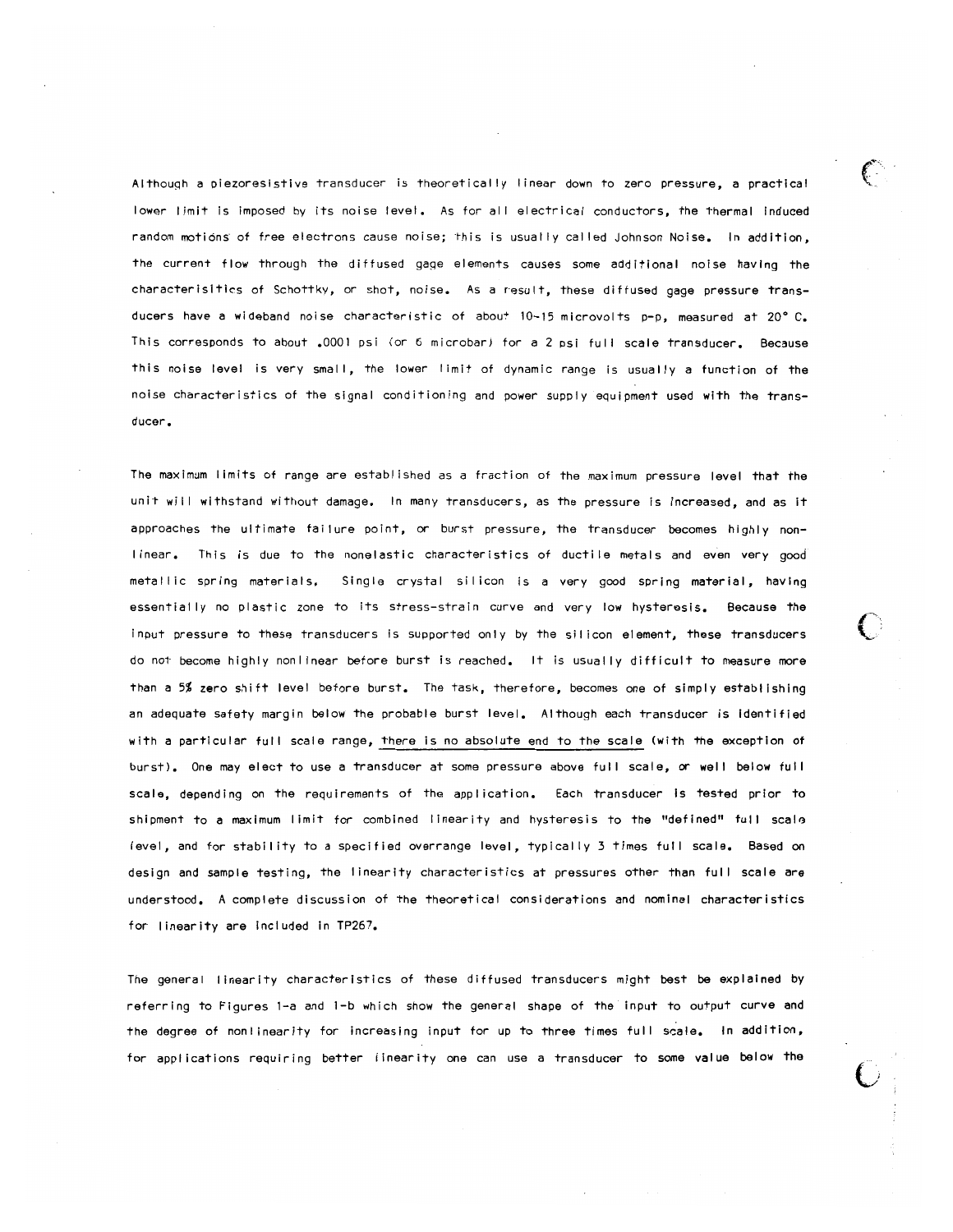rated full scale. For example, the calibration of the same transducer used for the data of Figure 1-b provided a sensitivity change from 2 psi to 3 psi of less than 0.1%. Experience shows that the linearity for ranges greater than 5 psi is usually about twice as good as that for the 5 psi range, and the non-linearity of the 2 psi full scale transducer is almost twice as much as that for the 5 psi full scale range.

The linearity shown by Figure 1-b and which is shown on the specifications for the transducers is the "independent linearity." This is defined as the maximum difference between the calibration point and the most favorable straight line drawn through the points for either increasing or decreasing measurand, zero to + or - full scale. Numerically, this is usually about one-half the value when using an end-point, or terminal based, linearity definition.



shape

 $\epsilon$ 

 $\left($ 

of 8510-5 for up to three times full scale input

Because of the excellent elastic characteristics of silicon, the hysteresis of these gages is usually quite small, most of the time under 0.1% of full scale, and quite often even .03%. As such, the specifications have simply been stated by indicating typical values for linearity and hysteresis, and then indicating a maximum limit for the two combined. For applications requiring improved values or characteristics over particular pressures, special selections and tests can easily be made.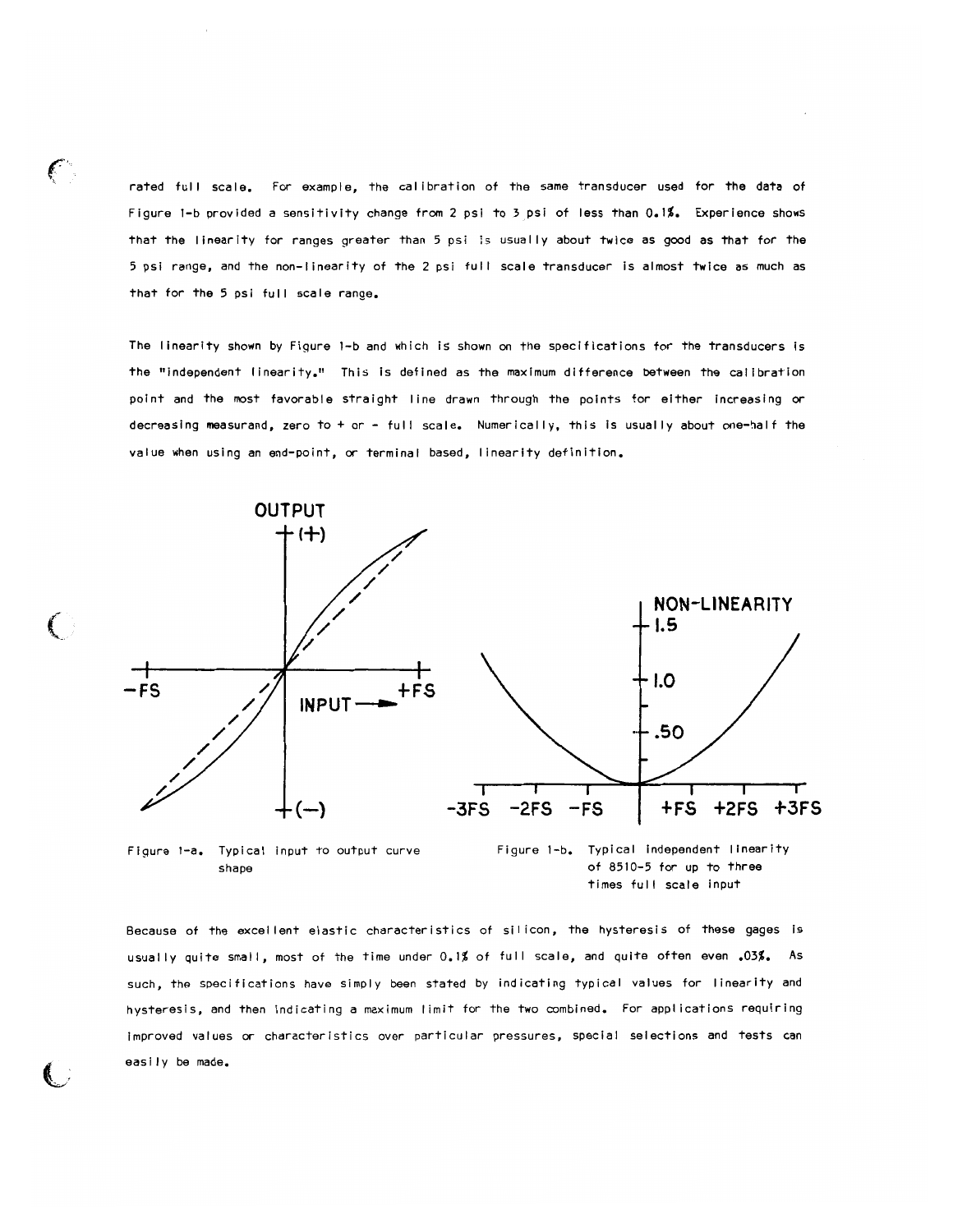Pressure input equipment used at Endevco for testing the amplitude characterisitcs are listed below with an abbreviated statement of accuracy.

É.

| 20 Inches water | Meriam Manometer                  | $±,005%$ F.S.       |
|-----------------|-----------------------------------|---------------------|
| $100$ $psi$     | Manfield & Green Air Dead Weight  | $\pm$ .025% Reading |
| 1 000 psi       | Ruska Quartz Gage                 | $±0.015%$ F.S       |
| 10 000 psi      | Mansfield & Green Oil Dead Weight | $\pm 0.1$ % Reading |
| 25 000 psi      | Heise Dial Gage                   | $±0.1%$ F.S.        |
| 60 000 psi      | Heise Dial Gage                   | $\pm 0.1$ % F.S.    |

#### $3.0$ FREQUENCY RESPONSE CHARACTERISTICS

These diffused piezoresistive pressure transducers are capable of response from steady state to frequencies into the ultrasonic range, and of response to fast rise time transient inputs. The sensing chip is mounted at the front of the transducer making it equivalent to a flush mounted diaphragm for most applications. The protective screen over the sensing surface has been designed to not degrade performance of the gauge; however, for some applications one may wish to remove it. These applications usually involve high speed fluid flow, high frequency response. and a need to not disturb the surface of the body in the flow. Some special transducers have also been produced with silicon rubber added to the front to smooth out the surface.

Three different types of tests have been conducted at Endevco to characterize the dynamic response. These are (1) free field microphone calibration in air, (2) sinusoidal comparison in oi!, and (3) response to step input from a shock tube. Each of these is discussed on the next page.

Calibrations of a 2 psi full scale 8510-2 have been made in a free field by comparison to a Western Electric condenser microphone. This was done in an anechoic chamber using normal incident plane progressive sound waves at a sound pressure level of about 120 dB (re 0002 N/m<sup>2</sup>) Backbround residual electronic noise was approximately 103 dB SPL. Results correspond well to theory for a transducer of this size and resonance frequency. Refer to Figure 2 for results. Note that the vent tube was plugged to keep pressure from entering the case; cut off frequency of the vent was about 300 Hz.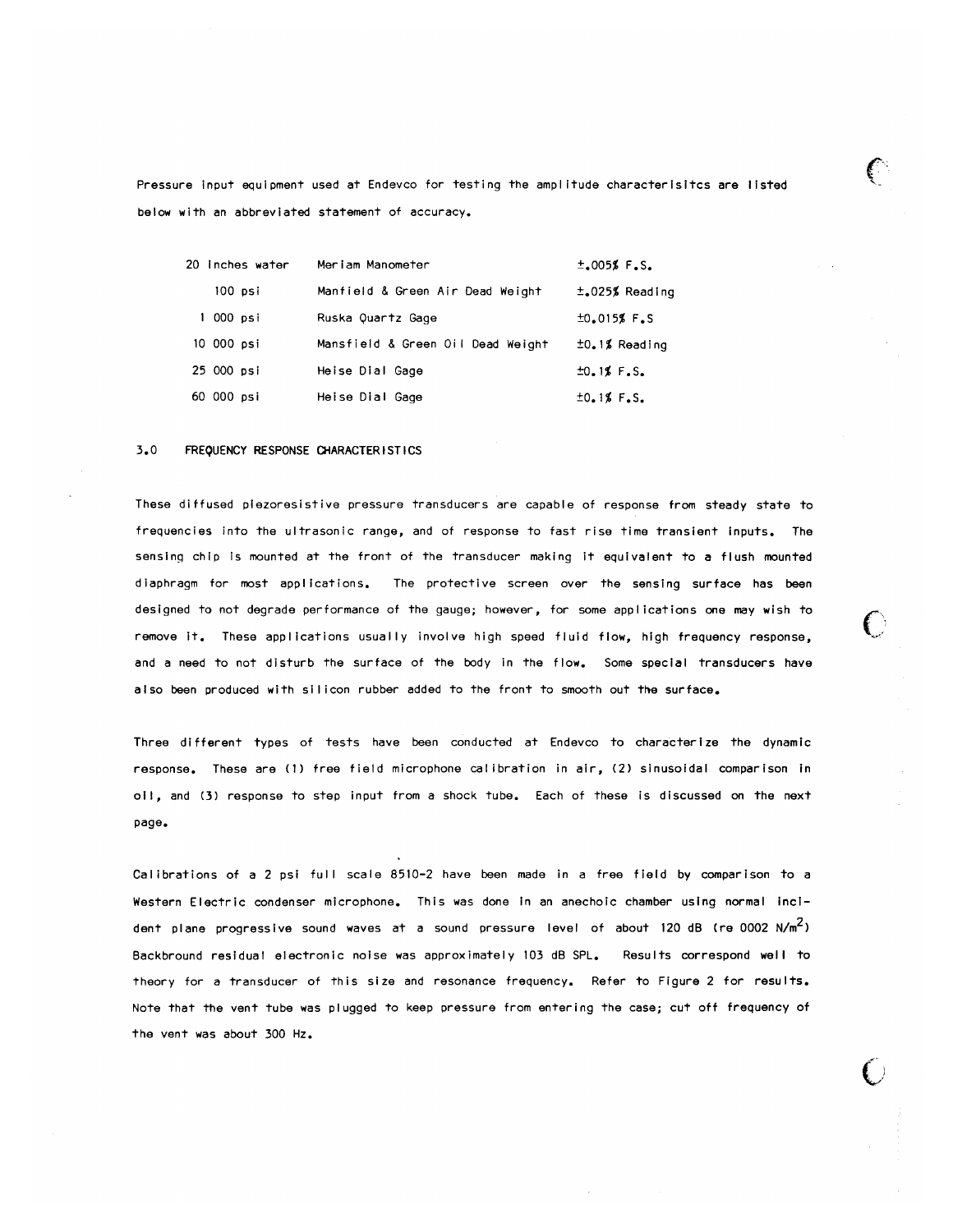Comparison pressure calibrations are performed dynamically with a sinusoidal pressure generator. This device incorporates a compression spring, piston and seismic mass assembly, hydraulic oilfilled chamber, and mounting cavities for the reference standard and test transducers. Sinusoidal vibratory motion applied to the generator housing imparts sinusoidal pressure to oil which is exposed simultaneously to the sensing surfaces of both transducers providing a direct comparison calibration capability. A digital readout technique, with  $\pm 0.2\%$  resolution uncertainty, identical to that used for accelerometer sine comparison calibrations, is used for equalization of test and standard outputs at discrete test frequencies. The operating range of the generator is 10 Hz to 2 000 Hz, and 300 psi peak magnitude sine pressure can be developed. Figure 3 shows a design illustration of the generator.

An Endevco Model 8510-500 piezoresistive pressure transducer selected for a linearity characteristic of less than 0.1% FSO (predicated on a dead weight tester static calibration) is utilized as the standard. For verification, a piezoelectric pressure transducer was also statically calibrated with the same dead weight tester over an identical 0-500 psi operating range. A long time constant following electronics accommodated the static sensitivity determination. Subsequent comparison calibrations utilizing the piezoresistive and piezoelectric transducers with the Sinusoidal Pressure Generator yielded dynamic sensitivity values for the PE test transducer within ±1% of its static calibration.

 $\left($ 



Solid Line - data, IIO -120 db SPL input

Figure 2. Acoustic Calibration. Free field perpendicular incidence.

In addition to testing new designs, this equipment has been used to compare sensitivities from low frequency dynamic inputs to steady state inputs. The reason for doing this is that resistive elements within a transducer which has internal heating will stabilize at a different temperature for static and alternating input. Test results for the 8510 comparing steady state and sinusoidal calibration show no significant difference greater than the inaccuracy of the test.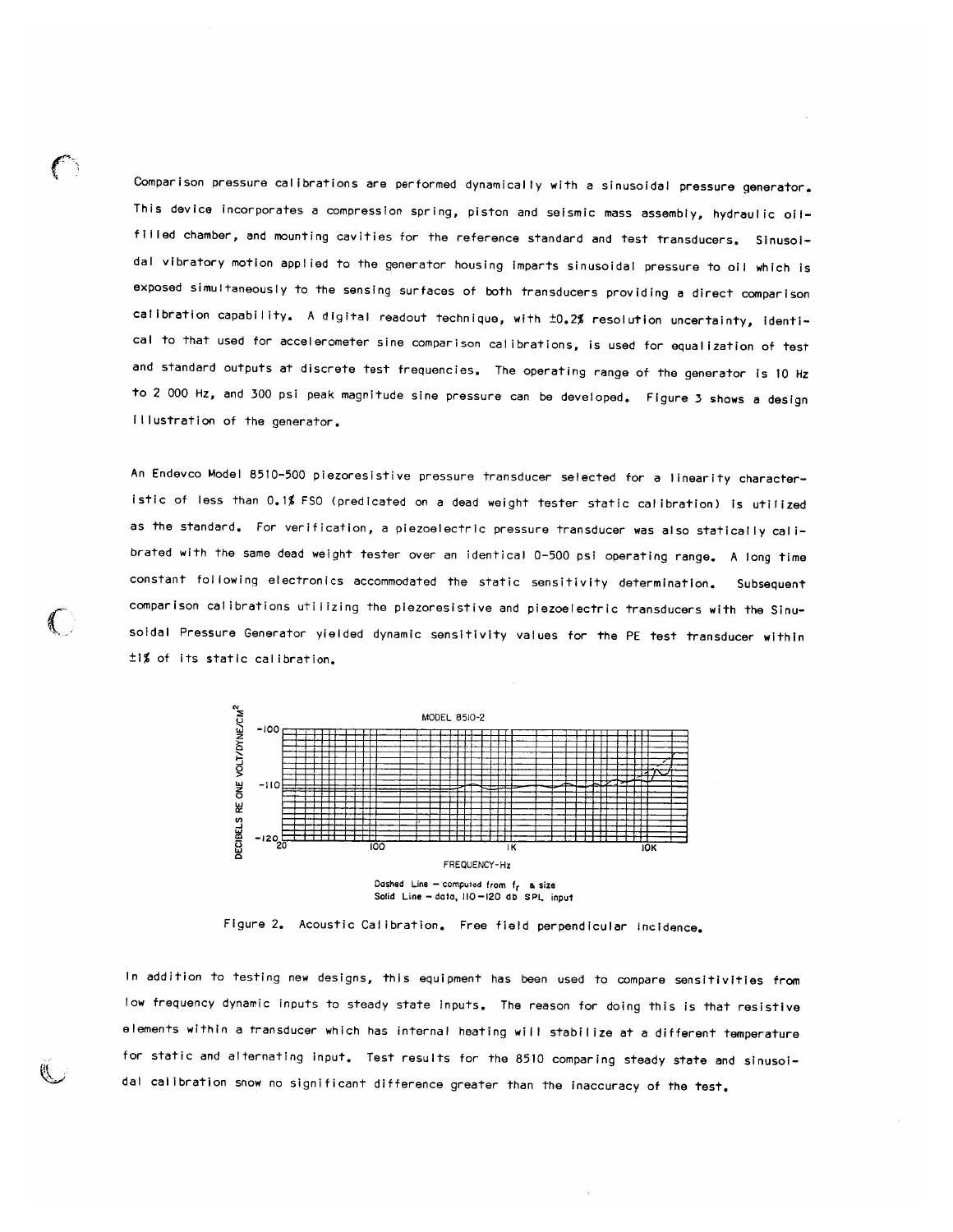

Figure 3. Sinusoidal pressure generator, design principals.



Figure 4. Transducer response from step pressure input/shock tube (Model 8510, 15 psig full scale)





€

 $\overline{C}$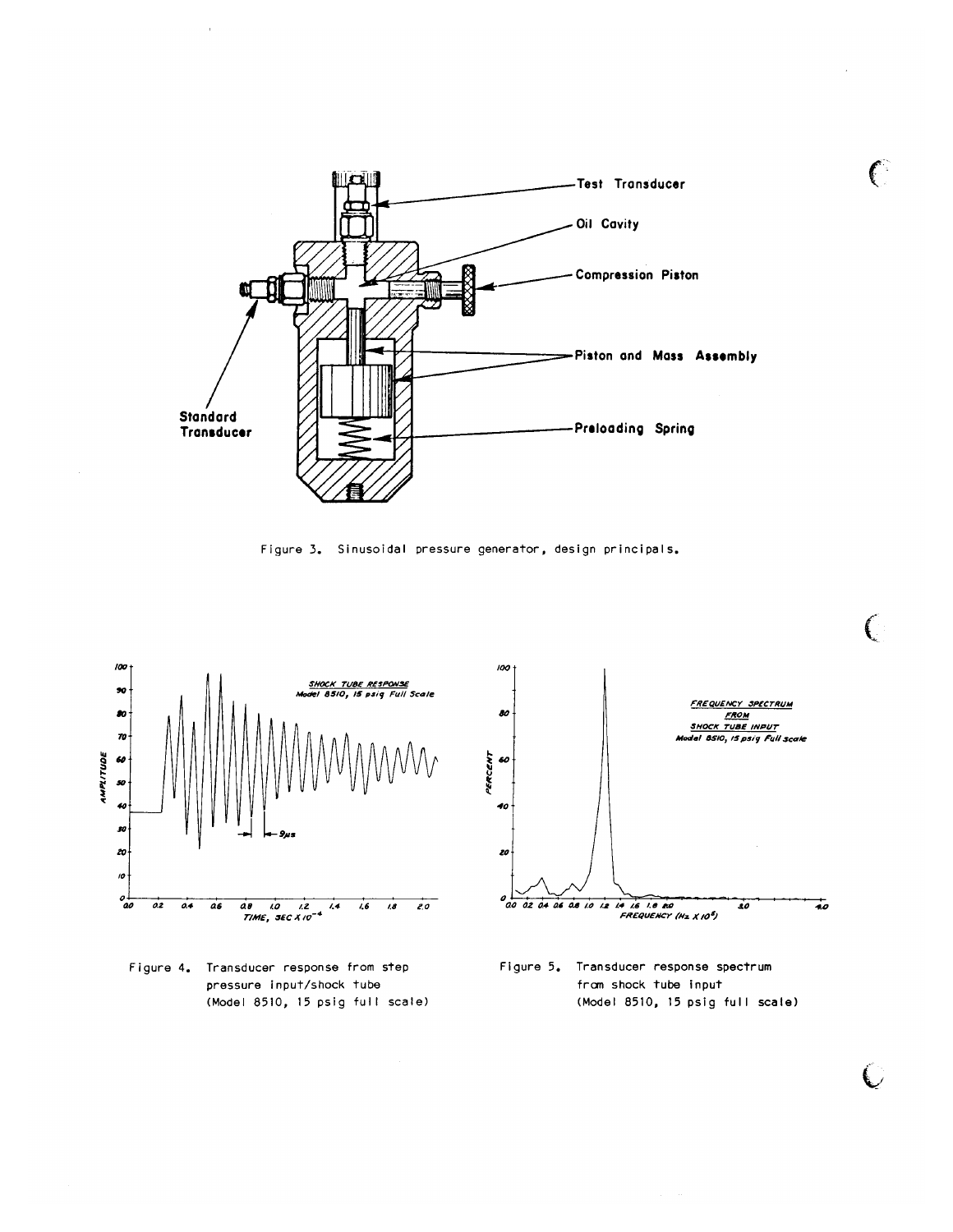Transient pressure excitation is also used to evalutate pressure transducer response characteristics. The excitation source is a shock tube which has a 2.5 inch diameter cylindrical crosssection with a 15-inch driver end and 60-inch driven end. The tube sections are mechanically coupled by a bolted flange which can be disengaged to enable insertion of a diaphragm material as a separator. Pressurization of the driver section with a gaseous medium causes expansion of the membrane until it establishes sufficient contact with an implanted knife-edge mechanism to rupture. The resultant sudden release of the pressurized air into the lower pressure driven compartment produces a hypersonic shock wave front which impinges the end plate in which the pressure transducer is flush mounted. The transducer diaphragm is thus exposed to a very fast rise time pressure step which has significant high frequency content such that extended frequency response information is available. A transient recorder captures the resulant transducer output and stores it for subsequent playback and analysis. A programmable calculator with fast fourier transform capability accepts the transient waveform and processes it for presentation on a companion X-Y plotter in either time domain or frequency domain format. The time history display of Figure 4 shows the classic response of an extremely underdamped linear second order system to a step function input. The transducer output oscillates about a steady-state deflection corresponding to the magnitude of the input pulse. The predominant ringing frequency represents the transducer resonance, and the envelope of the oscillations generally conforms with a logarithmic decay related to transducer damping factor. Supplementary information is obtained by additional signal processing and analysis. A frequency domain presentation such as that of Figure 5 with its spectral content data indicates the presence or absence, in the measured bandwidth, or minor resonances or other anomalous response, if any, and relative magnitude.

No significant minor resonances or deviations from the theoretical response based on the principat resonances have been detected to 100 000 Hz on any range of the Model 8510.

#### EXCITATION REQUIREMENTS  $4.0$

€

 $\hat{A}$  .

11

Piezoresistive transducers are passive devices and require an external power supply to provide the necessary current or voltage excitation to operate the transducer. The standard versions of the 8500 Series transducers are designed to operate from constant DC voltage supplies. However, special versions can be produced to operate from constant current, or AC supplies.

The excitation across the piezoresistive elements causes a finite current to flow through each element. The l<sup>2</sup>R heating results in an increase in temperature of the elements slightly above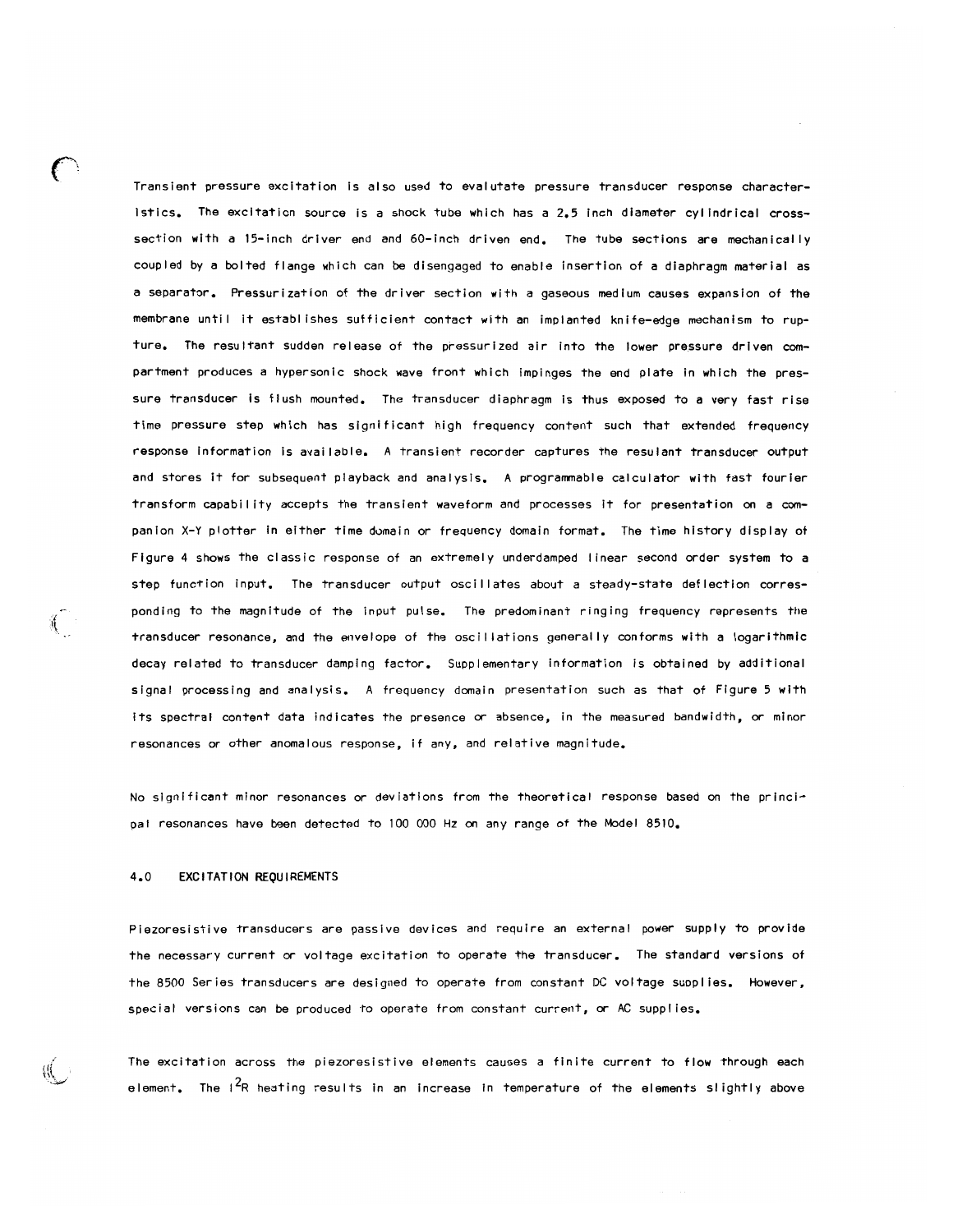ambient which increases the resistance of the elements. Differentials in this effect may cause the output voltage to vary slightly with time until the temperature is stabilized. With 10 Vdc excitation, stabilization usually occurs within a few seconds when tested at standard barometric conditions. To be on the safe side, a 15 second warmup time is specified. With less excitation voltage, the warmup is faster, however, it should be recognized that the response is not instantaneous.

Measurements have also been made at excitations other than 10 Vdc to investigate effects. As a result of these tests, maximum excitation without damage is usually specified at 18 Vdc. and excitations to 15 Vdc might be considered as a technique to provide improved signal-to-noise ratios in some applications. With some transducers, excitation at other than 10 V can change zero output, sensitivity and their shift with temperature. Figures 6-a and 6-b show this effect tested on a sample 5 psig full scale transducer. Because of this, calibrations should be completed using the power supply excitation planned for use in the application.







€

#### $5.0$ EFFECT OF AMBIENT TEMPERATURE

Most of the characteristics of the 8500 Series diffused transducers are not appreciably affected by temperature. The piezoresistive strain coefficients and the material resistivity do change, however, and these must be allowed for in the transducers mechanical and electrical design. For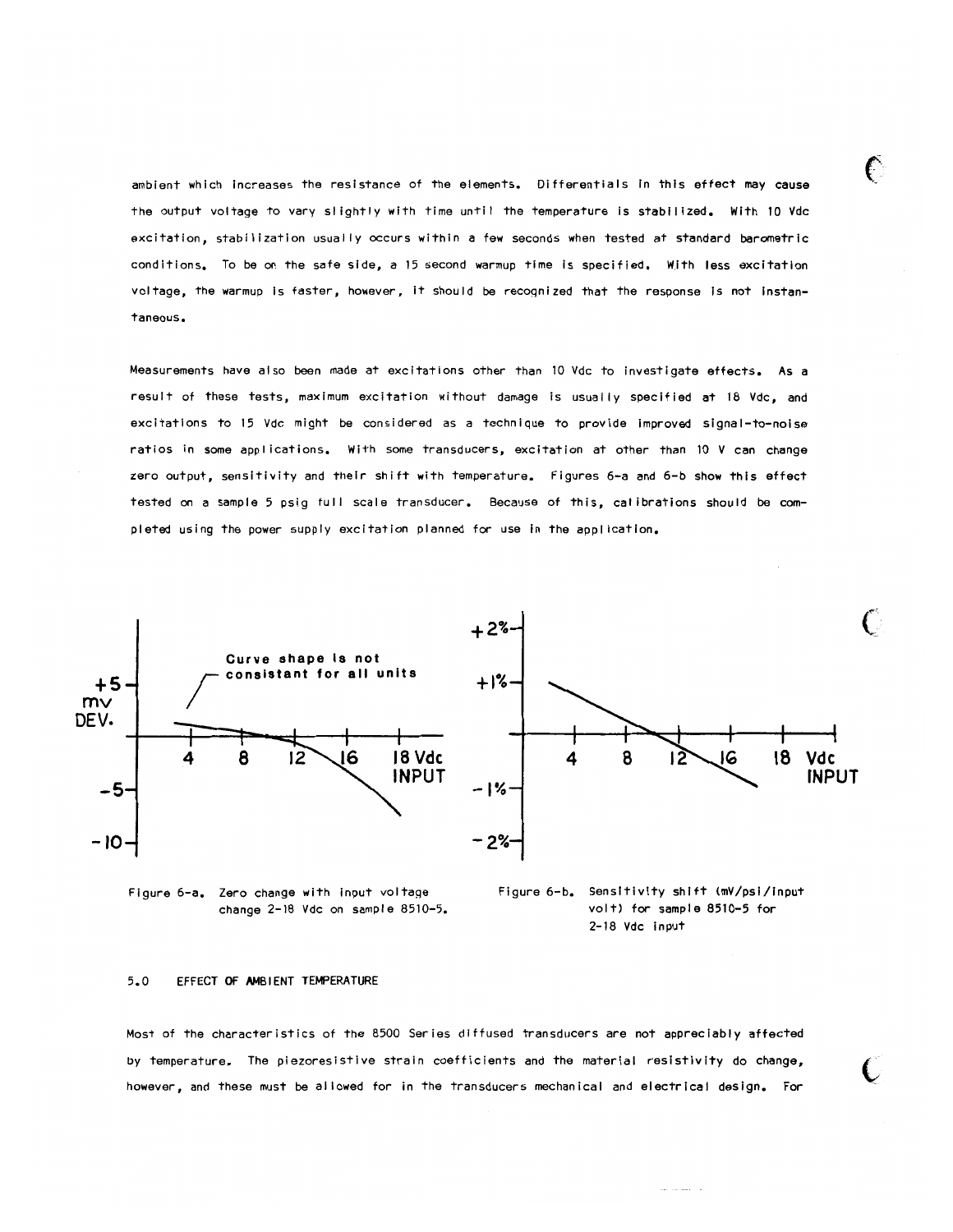example, the stresses imposed by the mechanical attachments of the silicon elements within the transducer can cause further apparent change, either increasing the apparent temperature coefficients or decreasing them. Electrical resistive components can also be placed in the bridge circuit to alter performance. The end result is that each design has a characteristic change in sensitivity, bridge balance, and bridge resistance with temperature.

€

Because of variations in material properties, processes, and dimensions, the performance of a population of units of a given design will scatter about the nominal. To provide the lowest effect of temperature, the performance can be measured for each transducer during the manufacturing process, and resistance values can be chosen to compensate for change with temperature. The bridge circuit employed in these transducers is shown by Figure 7. The resistance in series is used to reduce the sensitivity variation with temperature. Note that a resistor is placed in both the positive and negative power supply lines; this is done to retain balance to aid in rejection of common mode noise. The resistances in parallel with one arm of the bridge correct for bridge unbalance and balance change (zero shift) with temperature.



Figure 7. Schematic diagram, 4-arm bridge.

A basic feature of the Model 8510 is that all of the temperature compensation elements are contained within the small 10-32 screw size transducer case. NO external compensation module is necessary. Each unit is tested in the manufacturing process and components selected to optimize performance. The performance capabilities and test results for 8510 transducers are summarized as follows.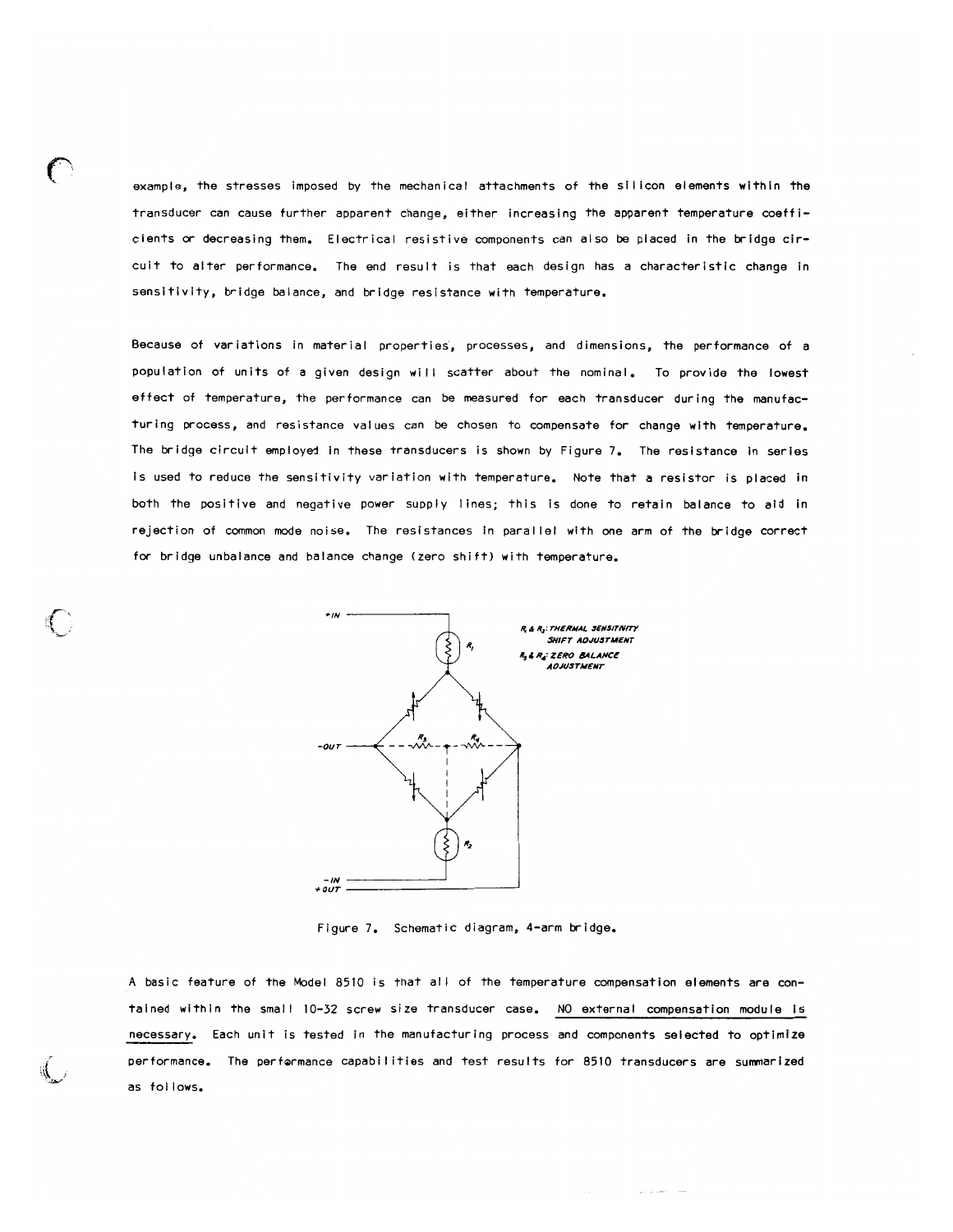Sensitivity - The temperature compensation utilized for standard production units reduces the thermal sensitivity shift to a maximum of ±4% of output at -18°C and +93°C, referenced to room This temperature error is sometimes also expressed as a maximum of ±.09% of temperature. output/°C. Note that on special order tighter specifications can be met; the compensated temperature range can be suppressed, expanded, shifted up or down; also calibration data can be supplied at any specified temperature within the environmental range. The sensitivity variation with temperature for a typical 8510 with and without the series compensation resistance is shown by Figure 8. Uncompensated slope is approximately -.15%/°C and compensated slope about -.03%/°C over most of the temperature range.

 $\epsilon$ 

€

€

The approximate distribution of temperature errors for standard production Model 8510 units is:

|            | Maximum Temperature     |  |  |  |
|------------|-------------------------|--|--|--|
| % of Units | Sensitivity Shift % FSO |  |  |  |
| 100        | 4.0                     |  |  |  |
| 75         | 2.5                     |  |  |  |
| 50         | 1.5                     |  |  |  |
| 25         | 1.7                     |  |  |  |



Figure 8. Example of sensitivity, change with temperature for Model 8510.

Zero Measured Output - Similarly, the thermal zero shift is reduced to a maximum of ±3% FSO (full scale output) at -18°C and +93°C, referenced to room temperature by resistive compensation. This corresponds to a maximum of  $\pm$ .05%/°C. Figure 9 shows a plot of zero shift with temperature for a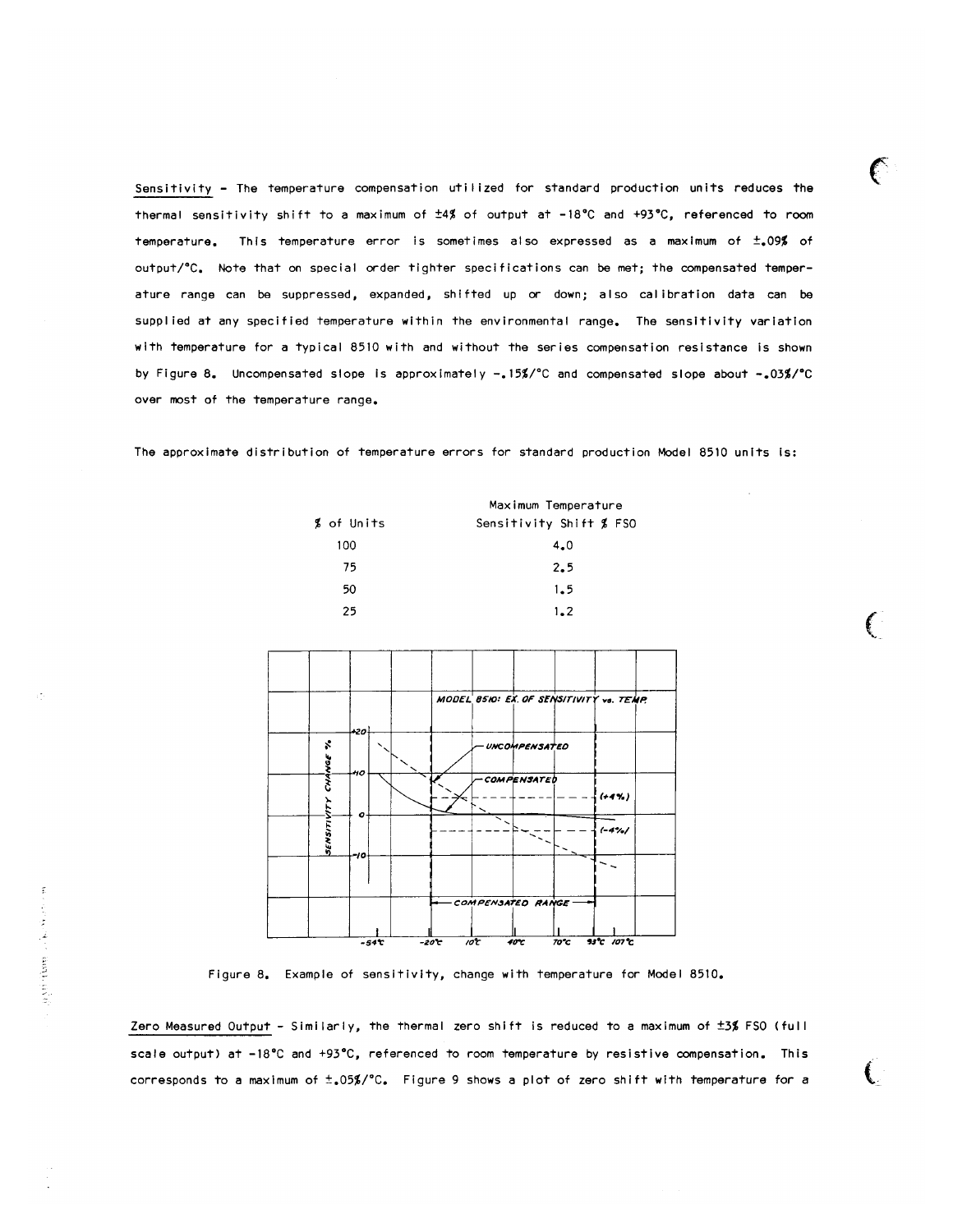typical 8510, both uncompensated and compensated. Uncompensated slope is .06%/°C and compensated, it is .015%/°C. If the reference side of the transducer is sealed off (when used as a sealed reference pressure differential pressure transducer), the thermal zero shift is considerably increased in accordance with Boyle's gas law.

The approximate distribution of temperature errors for standard production Model 8510 units is:

|            | Maximum Temperature<br>٠ |  |  |  |
|------------|--------------------------|--|--|--|
| % of Units | Zero Shift, % Output     |  |  |  |
| 100        | $3-0$                    |  |  |  |
| 75         | 1.5                      |  |  |  |
| 50         | 1.0                      |  |  |  |
| 25         | 0.5                      |  |  |  |



Figure 9. Example of zero shift with temperature change for Model 8510.

Input/Output Impedance - Since the resistance of silicon gages is temperature dependent (as well as components in the temperature compensation circuitry), input and output impedance is likewise affected by temperature. The effect may be of no particular significance to the user, however, the change in resistance is typically -1.7 ohm/°C for input resistance and +1.6 ohm/°C for output resistance.

High Temperature Limit - For the standard Model 8510, high temperature is limited by the PVC jacketed cable. With a silicone or teflon jacketed cable, continuous operation at higher temperatures can be achieved. For operation above 150°C, the unit must be installed into a watercooled jacket or Endevco can supply an ablative coating over the diaphragm which withstands 2 000°C for short time durations.

 $\bar{m}$  is a summer one.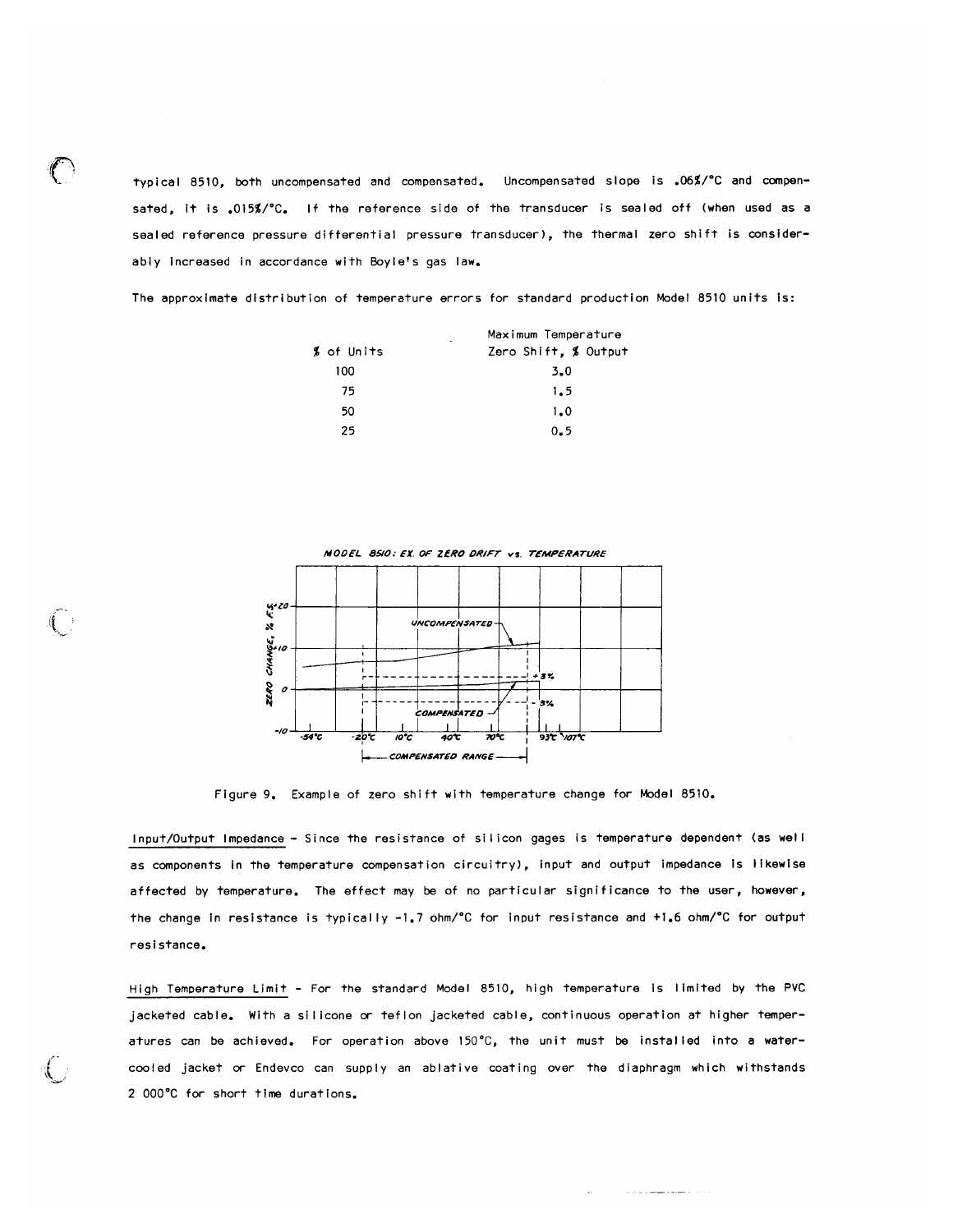Low Temperature Limit - The standard Model 8510 has been specified at the typical low end of the military specifications, -54°C, but some successful tests have been performed at -184°C. For operation below -18°C Endevco can supply calibration data at the temperatures of interest.

#### EFFECTS OF TEMPERATURE TRANSIENTS  $6.0$

All Endevco pressure tested are qualification tested per paragraph 6.7 of ISA Specification S37.10. Results are shown on the Specification Sheets.

The photosensitivity of silicon quite often will render silicon diaphragm pressure transducers susceptible to radiation. The resulting transient output can be significant for applications where high intensity light can impinge on the diaphragm (such as in explosions or in engine combustion chambers). Endevco has employed several solutions to this - not the same for all designs. In some cases it is advisable to cover the diaphragm with an opaque material. The diaphragm coating does slightly affect acceleration sensitivity and frequency response, and is not usually recommended for ranges below 100 psi. For low range units (2 to 100 psi) opaque silicon grease over the diaphragm has been found to be quite effective.

The transducer also responds to thermal transients via conduction through the diaphragm and housing. The standard test method of transferring the unit from a +20°C to +90°C water results in a transient error as shown in Figure 10. Note that the effect on zero balance is extremely



Figure 10. Example of temperature transient effect, Model 8510, 5 psig full scale.

.<br>The construction of the

€

€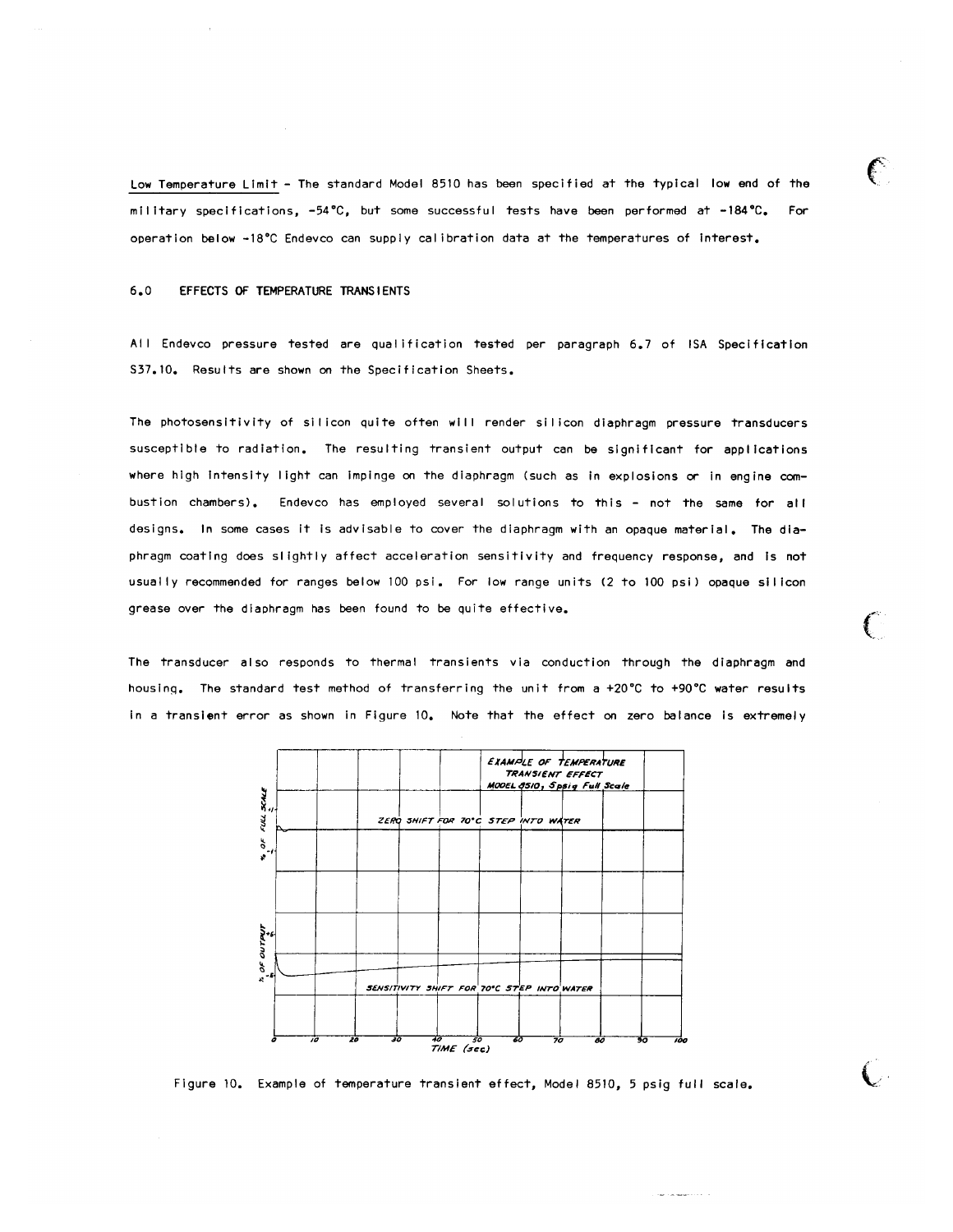small and short duration. A somewhat larger error results from its change in sensitivity, -5% FSO being a typical error in output when the unit (with uncovered diaphragm) is simultaneously subjected to a full range pressure input and a step temperature change of 70°C. For a more complete discussion of temperature transient input effects refer to Endevco TP279.

#### $7.0$ NOTES ON ELECTRICAL RELATIONSHIPS

Loading Effects - An equivalent circuit of a piezoresistive transducer for use when considering loading effect is shown below.



Figure 11. Loading effects.

 $R_0$  = output resistance of the bridge, including cable resistance

- $E_0$  = sensitivity into an infinite load
- $E_{01}$  = loaded output sensitivity
- $R_1$  = load resistance

Using the equivalent circit above and the output resistance, the effect of loading may be directly calculated:

$$
E_{OL} = E_O \frac{RL}{R_0 + R_1}
$$

Because the resistance of the strain gage elements varies with temperature, output resistance must be measured at the operating temperature.

Effect Of Cable On Sensitivity - Each ENDEVCO® piezoresistive transducer is calibrated and supplied with a specified length of cable. When utilizing long cable in a particular application, three effects must be noted:

Resistance in the output excitation wires may significantly reduce the excitation voltage at  $\mathbf{1}$ the transducer resulting in a loss of sensitivity. The reduced sensitivity is equal to:

$$
E_{IL} = E_0 \frac{R_i}{R + 2R_{ci}}
$$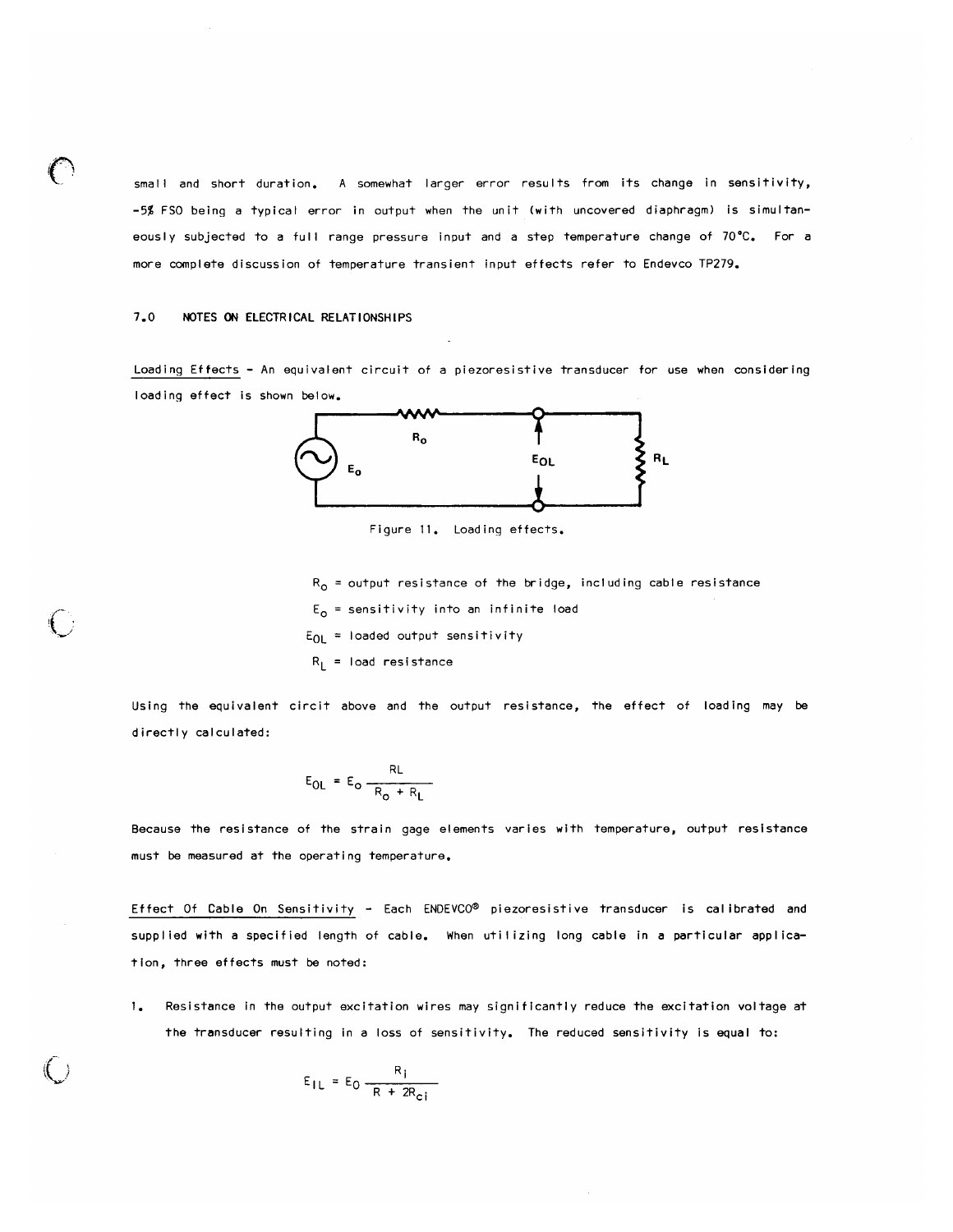where  $R_i$  is the input resistance of the transducer and  $R_{ci}$  is the resistance of one excitation wire.

This effect may be overcome by using remote sensing leads.

 $2.$ Signal attenuation also results from resistance in the output wires. This attenuation may readily be calculated from the relation:

$$
E_{OL} = E_0 \frac{R_L}{R_0 + R_L + 2R_{CO}}
$$

where the terms are as defined as for "Loading Effects", and R<sub>co</sub> is the resistance of one output wire between transducer and load.

 $3.$ RC filtering in the shielded instrument leads may attentuate the high frequency components in the data signal. The stray and distributed capacitance present in the transducer and in a short cable are such that any filtering effect is usually negligible. However, when long leads are connected between transducer and readout equipment, the frequency response at higher frequencies may be significantly affected.



Figure 12. Simplfied circuit with long cable.

Because the resistance and capacitance is actually distributed along the cable, the circuit of Figure 12 only approximates the effect of long wires. It is suggested that each 300 meters of cable be considered as a separate RC network. Terminating a long cable with a load equal to the characteristic impedance of the cable will usually improve system high frequency response. For precise measurement, line filtering action must be determined experimentally as part of the system calibration.

Filtering Out Thermal Zero Drift - Many piezoresistive transducers nave enough signal to be used at one-tenth or less of rated range. The limiting factor is the zero drift with temperature which becomes significant when operating at a small fraction of full range. This temperature shift is, in most cases, essentially a dc phenomenon.

 $\epsilon$ 

 $\bigcap$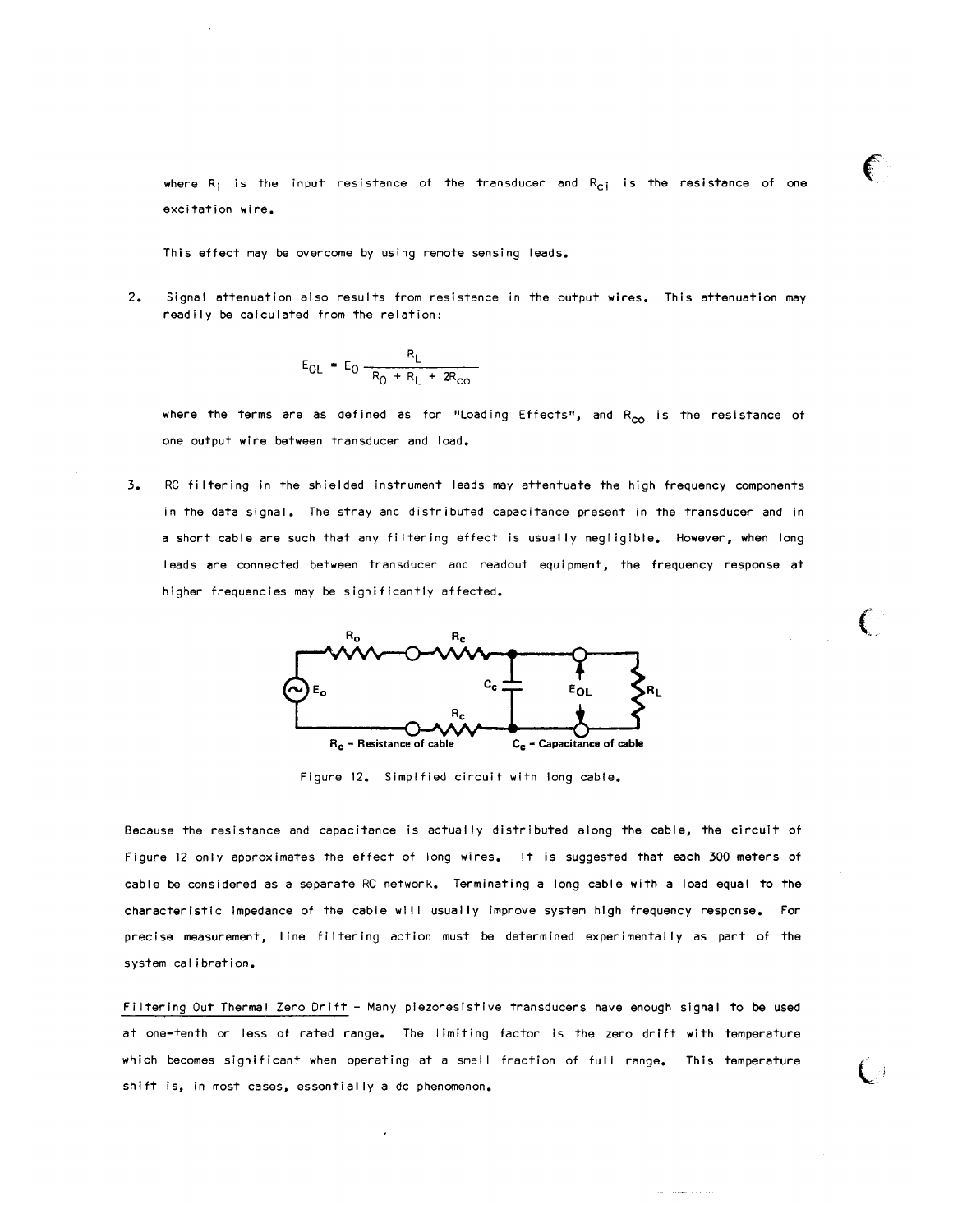Many applications do not require dc information but do require frequency response down to 1/2 or 1/10 Hz. The solution suggested is a high pass filter into the electronic system so that the dc thermal shift is rejected but the low frequency signal is preserved. The method used is a simple high pass RC filter (see Figure 13) with a cutoff frequency (3 dB down) of:

$$
f_{\rm C} = \frac{1}{2 \, \text{RC}}
$$

where

 $\bigcap$ 

 $R = Shunt$  Resistance  $C =$  Series Capacitor

![](_page_17_Figure_4.jpeg)

Figure 13. High pass filter.

When an amplifier cannot tolerate a high resistance on the input, the filter can be connected to the output of the amplifier using a suitable value of shunt resistance. The input resistance of the electronic equipment following the amplifier must be included in the calculation of the resistance.

Balancing Zero Measurand Output - Compensation or adjustment of the unbalanced output of a transducer (Zero Measurand Output) can easily be performed in the signal conditioning equipment. For a full-bridge transducer the balance potentiometer  $R_{\rm b}$  is connected across the excitation terminals and a current limiting resistor connected between the wiper arm of the potentiometer and the bridge as shown in Figure 14 below.

![](_page_17_Figure_8.jpeg)

Figure 14. Zero Measurand Output network for a full-bridge transducer.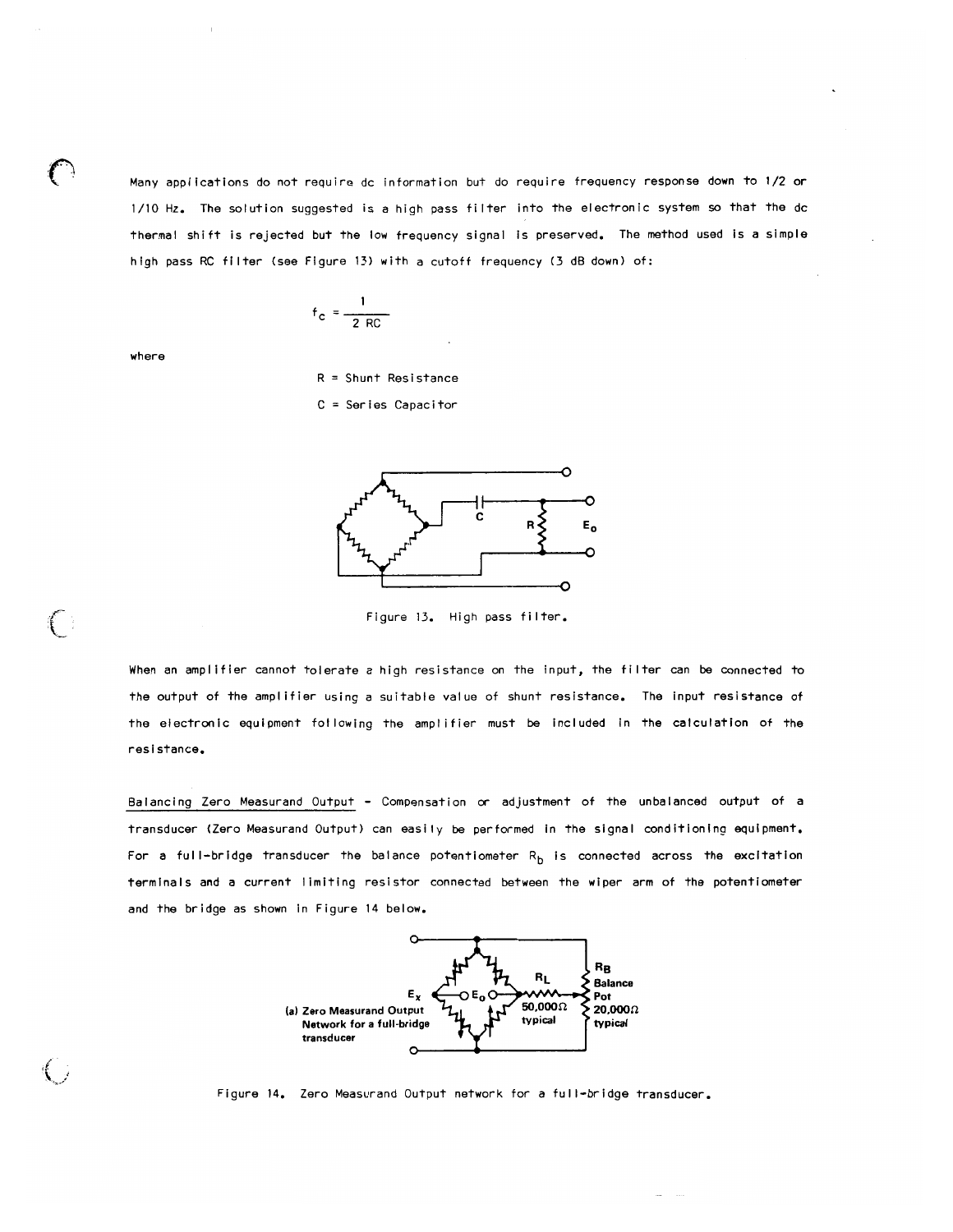![](_page_18_Figure_0.jpeg)

 $\epsilon$ 

 $\overline{C}$ 

 $\bigcirc$ 

 $\alpha$  are all all the continuous continuous  $\alpha$ 

ACTUAL SIZE

Endevco's Model 8514 ultraminiature pressure transducer.

![](_page_18_Picture_3.jpeg)

**ACTUAL SIZE** 

 $\bar{z}$ 

Endevco's Model 8530 absolute reference pressure transducer.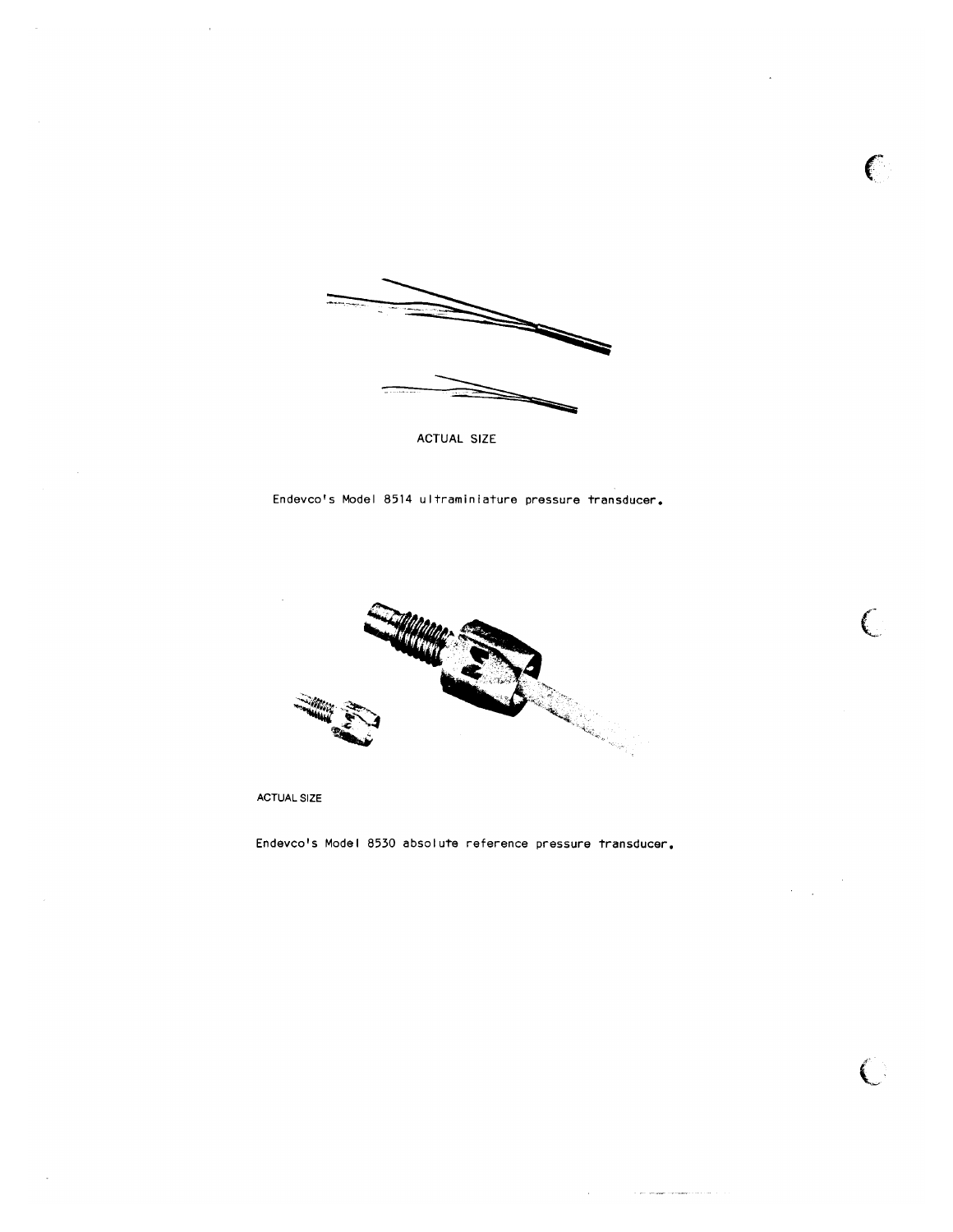|                                    | psi                   | kg/cm <sup>2</sup>    | in. $H_2O$             | cm H <sub>2</sub> O   | in. Hg                 | mm Hg                    | dyne/cm <sup>2</sup> | Atm.                  | See Note     |
|------------------------------------|-----------------------|-----------------------|------------------------|-----------------------|------------------------|--------------------------|----------------------|-----------------------|--------------|
| $1$ psi $=$                        |                       | .0703                 | 27.67                  | 70.13                 | 2.036                  | 51.715                   | 68,947               | .0680                 | (10)         |
| $1 \text{ kg/cm}^2$ =              | 14.22                 |                       | 393.7                  | 1,000                 | 28.96                  | 735.56                   | 980,665              | .9678                 | (1)          |
| $1$ in. $H_2O =$                   | .03613                | .00254                | -                      | 2.540                 | .07355                 | 1.868                    | 2,491                | .002458               | (2)          |
| $1 cm H2O =$                       | .0142                 | .001                  | .3937                  | -                     | .02896                 | .7356                    | 980.64               | .0009678              | (2)          |
| $1$ in. Hg $=$                     | .4912                 | .0345                 | 13.59                  | 34.53                 | --                     | 25.40                    | 33,864               | .03342                | (3)          |
| $1$ mm $Hg =$                      | .01934                | .001359               | .5352                  | 1.35                  | .03937                 | $\overline{\phantom{0}}$ | 1333                 | .001316               | (3)(4)(8)(9) |
| $1$ dync/cm <sup>2</sup> $\approx$ | $1.45 \times 10^{-5}$ | $1.02 \times 10^{-6}$ | $4.015 \times 10^{-4}$ | $1.02 \times 10^{-3}$ | $2.953 \times 10^{-5}$ | $7.5 \times 10^{-4}$     | --                   | $9.87 \times 10^{-1}$ | (5)(11)      |
| $i$ atmosphere $\equiv$            | 14.696                | 1.033                 | 406.8                  | 1,033                 | 29.92                  | 760                      | 1,013,250            |                       | (6)(7)       |

Decibel Formulae

Pressure or Voltage:

Power:

### UNITS OF MEASUREMENT

### Notes:

- 
- 
- Notes:<br>(1)  $1 \text{ kg/m}^2 = 10,000 \text{ kg/cm}^2$ <br>(2) in. H<sub>2</sub>0 and cm H<sub>2</sub>0 are referenced to<br>a temperature of 4°C (39.2°F)<br>(3) in. Hg, mm Hg, and µHg are referenced

- 
- 
- 
- (5) In. mg, mm ng, and  $\mu$ mg are reterenced<br>to a temperature of 0°C(32°F)<br>(4) Imm Hg = 1000  $\mu$  Hg<br>(5) I dyne/cm<sup>2</sup> = 1 microbar = 1 X 10<sup>-6</sup> bar<br>(6) I bar = .987 Atmosphere<br>(7) Atmospheres are more precisely; called<br>no
- 
- 
- 
- 

|                   |     |                   | $dB = 20 log \frac{21}{E_2}$ |      |                   |  |
|-------------------|-----|-------------------|------------------------------|------|-------------------|--|
| Pressure<br>Ratio | ďB  | Pressure<br>Ratio | Pressure<br>Ratio            | ₫₿   | Pressure<br>Ratio |  |
| 1.000             | 0.0 | 1.000             | .316                         | 10.0 | 3.16              |  |
| .988              | 0.1 | 1.012             | .251                         | 12.0 | 3.98              |  |
| .977              | 0.2 | 1.023             | .199                         | 14.0 | 5.01              |  |
| .966              | 0.3 | 1.035             | .158                         | 16.0 | 6.31              |  |
| .955              | 0.4 | 1.047             | .126                         | 18.0 | 7.94              |  |
| .944              | 0.5 | 1.059             | .100                         | 20.0 | 10.00             |  |
| .891              | 1.0 | 1.12              | .0316                        | 30.0 | 31.62             |  |
| .841              | 1.5 | 1.19              | .0100                        | 40.0 | 100               |  |
| .794              | 2.0 | 1.26              | .0032                        | 50.0 | 316               |  |
| .708              | 3.0 | 1.41              | $10^{-3}$                    | 60.0 | 103               |  |
| .631              | 4.0 | 1.58              | $10^{-4}$                    | 80.0 | 104               |  |
| .562              | 5.0 | 1.78              | 10-1                         | 100  | 10ء               |  |
| .501              | 6.0 | 2.00              | 10→                          | 120  | 104               |  |
| .447              | 7.0 | 2.24              | $10^{-7}$                    | 140  | 10'               |  |
| .398              | 8.0 | 2.51              | $10^{-1}$                    | 160  | 10°               |  |
| 355               | 9.0 | 2.82              | $10 -$                       | 180  | 10 <sup>9</sup>   |  |

 $dB = 10 log \frac{v}{W_0}$ 

 $\overline{P_{0}}$ 

 $dB = 20 log$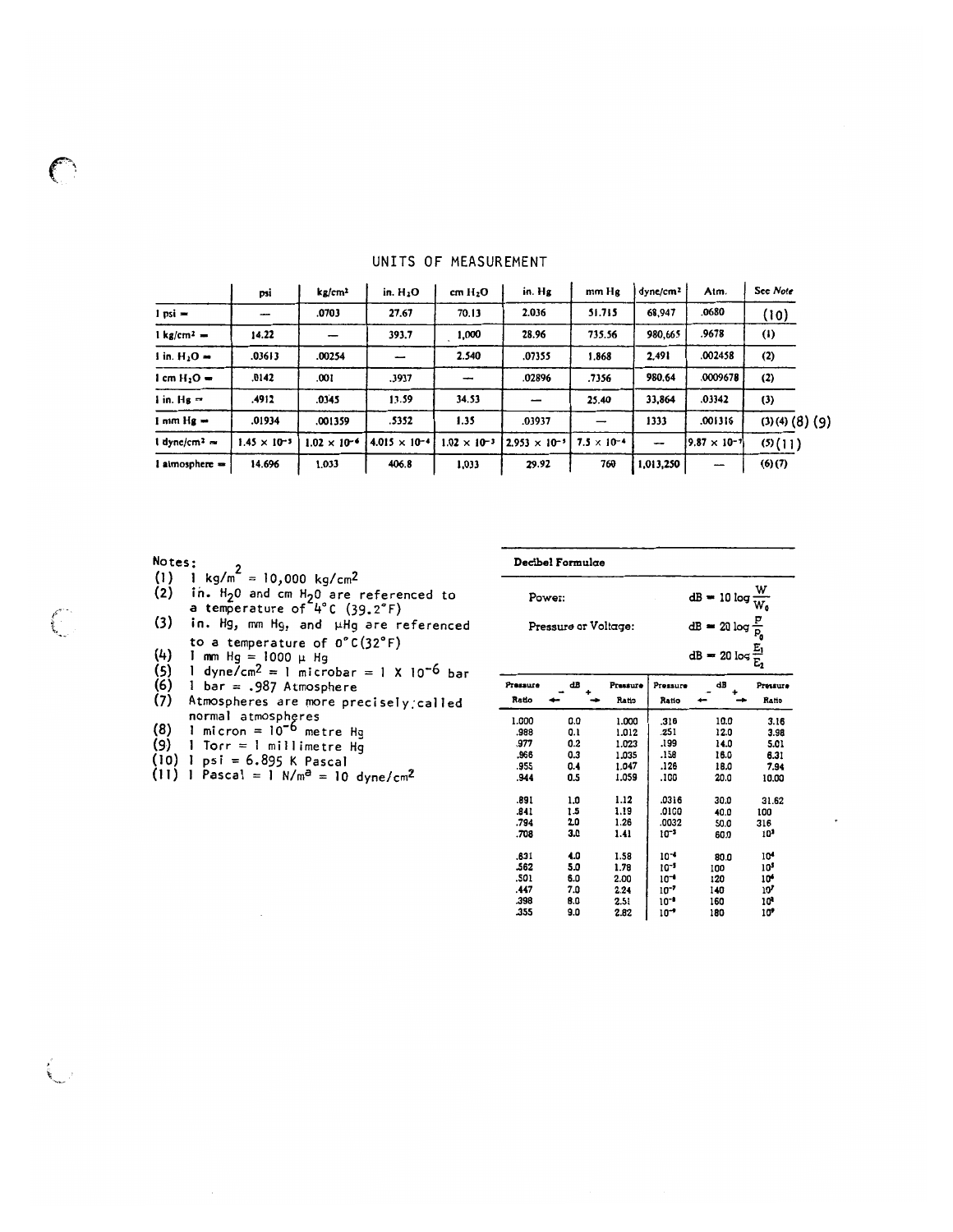| <b>ALTITUDE</b>                                                                                                                                                                                                                                              |                                                                                                                                                                                                             | <b>PRESSURE</b>                                                                                                                                                                                             |                                                                                                                                                                                                        |  |
|--------------------------------------------------------------------------------------------------------------------------------------------------------------------------------------------------------------------------------------------------------------|-------------------------------------------------------------------------------------------------------------------------------------------------------------------------------------------------------------|-------------------------------------------------------------------------------------------------------------------------------------------------------------------------------------------------------------|--------------------------------------------------------------------------------------------------------------------------------------------------------------------------------------------------------|--|
| (Feet)                                                                                                                                                                                                                                                       | Ήg.<br>In.                                                                                                                                                                                                  | ¦Mm. Hg.∤                                                                                                                                                                                                   | S.<br>P.<br>Ī.                                                                                                                                                                                         |  |
| -1,000<br>500<br>٥<br>500<br>1,000<br>1,500<br>2,000<br>2,500<br>3,000<br>3,500<br>4,000<br>4,500<br>5,000<br>5,500<br>6,000<br>6,500<br>7,000<br>7,500<br>8,000<br>8,500<br>9,000<br>9,500                                                                  | 31.02<br>30.47<br>29.921<br>29.38<br>28.86<br>28.33<br>27.82<br>27.31<br>26.81<br>26.32<br>25.84<br>25.36<br>24.89<br>24.43<br>23.98<br>23.53<br>23.09<br>22.65<br>22.22<br>21.80<br>21.38<br>20.98         | 787.9<br>773.8<br>760.0<br>746.4<br>732.9<br>719.7<br>706.6<br>693.8<br>681.1<br>668.6<br>656.3<br>644.2<br>632.3<br>620.6<br>609.0<br>597.6<br>586.4<br>575.3<br>564.4<br>553.7<br>543.2<br>532.8          | 15.25<br>4.94<br>1<br>14.70<br>14.43<br>14.18<br>13.90<br>13.67<br>13.41<br>13.19<br>12.92<br>12.70<br>12.45<br>12.23<br>12.00<br>11.77<br>11.56<br>11.34<br>11.12<br>10.90<br>10.70<br>10.50<br>10.30 |  |
| 10,000<br>10,500<br>11,000<br>11,500<br>12,000<br>12,500<br>13,000<br>13,500<br>14,000<br>14,500<br>15,000<br>15,500<br>16,000<br>16,500<br>17,000<br>17,000<br>17,500<br>18,000<br>18,000<br>18,500<br>19,000<br>00<br>19,500<br>20,000<br>20,500<br>21,000 | 20.58<br>20.18<br>19.79<br>19.40<br>19.03<br>18.65<br>18.29<br>17.93<br>17.57<br>17.22<br>16.88<br>16.54<br>16.21<br>15.89<br>15.56<br>15.25<br>14.94<br>14.63<br>14.33<br>14.04<br>13.75<br>13.46<br>13.18 | 522.6<br>512.5<br>502.6<br>492.8<br>483.3<br>473.8<br>464.5<br>455.4<br>446.4<br>437.5<br>428.8<br>420.2<br>411.8<br>403.5<br>395.3<br>387.3<br>379.4<br>371.7<br>364.0<br>356.5<br>349.1<br>341.9<br>334.7 | 10.10<br>9.91<br>9.73<br>9.53<br>9.35<br>9.15<br>8.97<br>8.81<br>8.63<br>8.46<br>8.28<br>8.13<br>7.96<br>7.81<br>7.64<br>$7.49$<br>$7.34$<br>$7.19$<br>7.04<br>6.90<br>6.75<br>6.61<br>6.48            |  |
| 21,500<br>22,000<br>22,500<br>23,000<br>500<br>23,<br>24,000<br>24,500<br>25,000<br>25,500<br>26,000<br>26,500<br>27,000<br>07,500<br>28,500<br>29,000<br>30,500<br>31,000<br>31,500<br>32,000                                                               | 12.90<br>12.63<br>12.36<br>12.10<br>11.84<br>11.59<br>11.34<br>11.10<br>10.86<br>10.62<br>10.39<br>10.16<br>9,94<br>9.72<br>9.50<br>9.29<br>9.08<br>8.88<br>8.68<br>8.48<br>8.29<br>8.10                    | 327.7<br>320.8<br>314.1<br>307.4<br>300.9<br>294.4<br>288.1<br>281.9<br>275.8<br>269.8<br>263.9<br>258.1<br>252.5<br>246.9<br>241.4<br>236.0<br>230.7<br>225.6<br>220.5<br>215.5<br>210.6<br>205.8          | 6.34<br>6.21<br>6.08<br>5.94<br>5.82<br>5.70<br>5.58<br>5.45<br>5.33<br>5.22<br>5.11<br>4.99<br>4.88<br>4.78<br>4.67<br>4.56<br>4.46<br>4.36<br>4.27<br>4.17<br>4.07<br>3.98                           |  |

## PRESSURE VS ALTITUDE (per N.A.C.A. Report No. 538; based on U.S. Standard Atmosphere)

**PRESSURE** ALTITUDE<br>(Feet) Mm. Hg. P. S. I.  $In. Hg.$ 2016年12月12日 12月22日 12月22日 12月22日 12月22日 12月22日 12月22日 12月22日 12月22日 12月22日 12月22日 12月22日 12月22日 12月22日 12月22日 12月22日 12月22日 12月22日 12月22日 12月22日 12月22日 12月22日 12月22日 32,500<br>33,500<br>33,500<br>33,500<br>35,530<br>35,530<br>35,530<br>37,500<br>37,500<br>37,500<br>37,500<br>40,000<br>41,000<br>41,000<br>41,000<br>42,000<br>44,000<br>44,000<br>39,500<br>39,500<br>39,500<br>39,500<br>40,000<br>44,000<br>44,000<br>44,000<br>44,000<br>44,000<br>44,000<br>44,000<br>44,000<br>44,00 122.0<br>119.1 110.8<br>1113.5 108.2<br>110.8 109.7<br>109.7 109.3 109.3 109.3 109.3 109.3 109.3 109.3 109.3 109.3 109.3 109.3 109.3 109.3 109.3 109.5 109.5 109.5 109.5 109.5 109.5 109.5 109.5 109.5 109.5 109.5 109.5 109.5 109.5 109.5 59,000<br>64,000,000<br>64,000 64,000<br>64,000 64,000<br>64,000 65,000<br>67,000 69,000<br>72,000 69,000<br>72,000 73,000<br>73,000<br>73,000<br>73,000<br>73,000<br>73,000<br>73,000<br>73,000

 $\mathcal{L}_{\text{max}}$ 

 $\epsilon$ 

 $\label{eq:1} \begin{aligned} \mathcal{L}_{\text{max}}(\mathbf{r}) = \mathcal{L}_{\text{max}}(\mathbf{r}) \end{aligned}$ 

 $\mathcal{N}_{\mathcal{L}}$